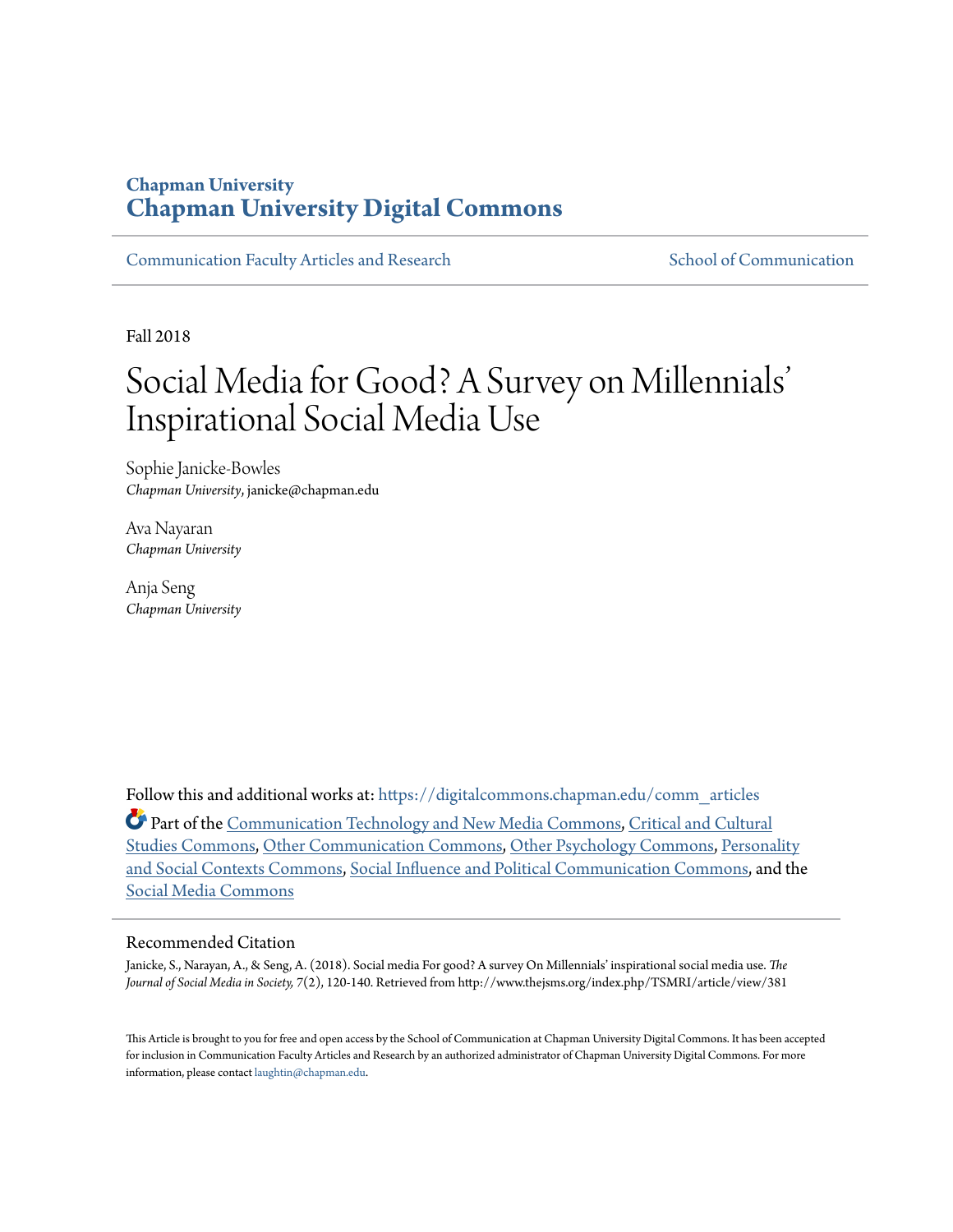# Social Media for Good? A Survey on Millennials' Inspirational Social Media Use

#### **Comments**

This article was originally published in *[The Journal of Social Media in Society](http://www.thejsms.org/index.php/TSMRI/article/view/381)*, volume 7, issue 2, in 2018.

# **Creative Commons License**<br> **<b>a 0**<br> **a 0**

This work is licensed under a [Creative Commons Attribution 4.0 License.](https://creativecommons.org/licenses/by/4.0/)

**Copyright** The authors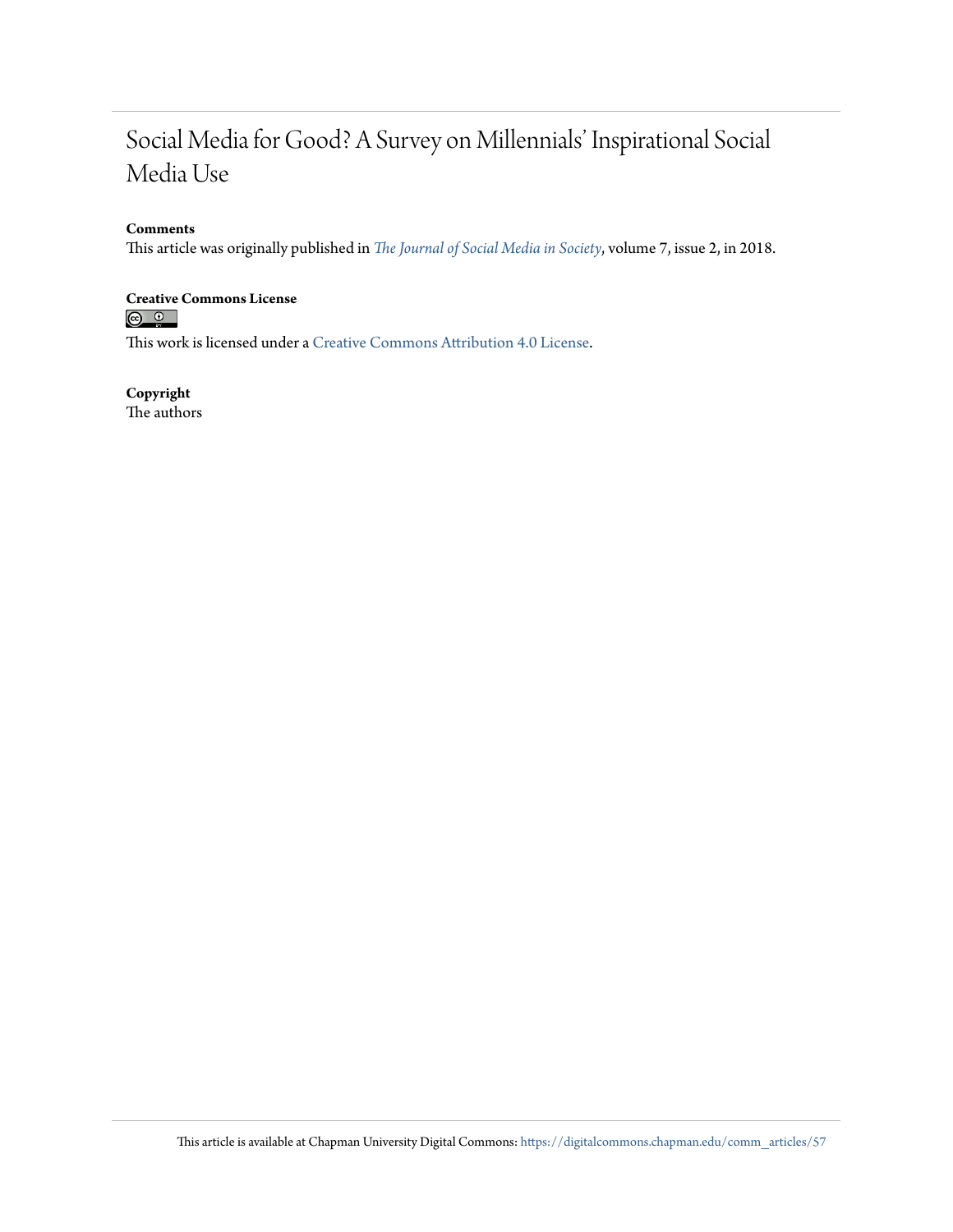# Social Media for Good? A Survey on Millennials' Inspirational Social Media Use

#### Sophie H. Janicke-Bowles<sup>1\*</sup>, Ava Narayan<sup>1</sup>, and Anja Seng<sup>1</sup>

<sup>1</sup>School of Communication, Chapman University, Orange, CA, 92866 \*Corresponding Author: [sophie.janicke@gmail.com,](mailto:sophie.janicke@gmail.com) @SHJinspire, @media2inspire

There is no doubt about the extensive use of social media by the millennial generation, but the study of the effects of such use is only in its infancy. Though most studies so far focus on the negative effects of overall time spent on social media, the current study investigated the relationship between exposure to a specific type of content on social media and wellbeing outcomes: namely, inspirational content. Results of an online survey with a total of 116 students revealed that inspiring social media and online video use, but not overall time spent on social

media was related to everyday experiences of gratitude, awe, vitality, prosocial motivations and prosocial behaviors, but not connectedness. Selftranscendent emotions as elicited from inspiring social media mediated these relationships. Results are discussed in relation to the relevance of the content young people view on social media and their impact on well-being.

 Keywords: social networks, well-being, inspiration, prosocial behavior, millennials

ocial media is now the mass media of the digital age. According to the Pew Research Center (Perrin, 2015), 90% of all 18-29 year old's in the U.S. use at least one form of social media and spend up to 6.19 hours per week on it (Casey, 2017). Thus far, mostly negative effects of social media on individual's well-being have been studied. For example, social media use has been associated with decreased life satisfaction (Kross, et al., 2013; McDool, Powell, Roberts & Taylor, 2016; Tromholt, 2016), poor sleep quality, anxiety and low self-esteem in adolescence (Woods & Scott, 2016), body shame (Hanna, et al., 2017), and depressive symptoms (Lin, et al., 2016; Lup, Trub, & Rosenthal, 2015). Some researchers, however, noted some positive effects as well. For example, research has indicated a positive relationship between image based social media (i.e., Instagram) compared to text based social media on users' perceived loneliness and life satisfaction (Pittman & Reich, 2016; Yang, 2016). Other research suggests an increase in social capital, including life satisfaction and social trust with increased Facebook group use (Valenzuela, Park, & Kee, 2009). We wanted to extend this literature by investigating S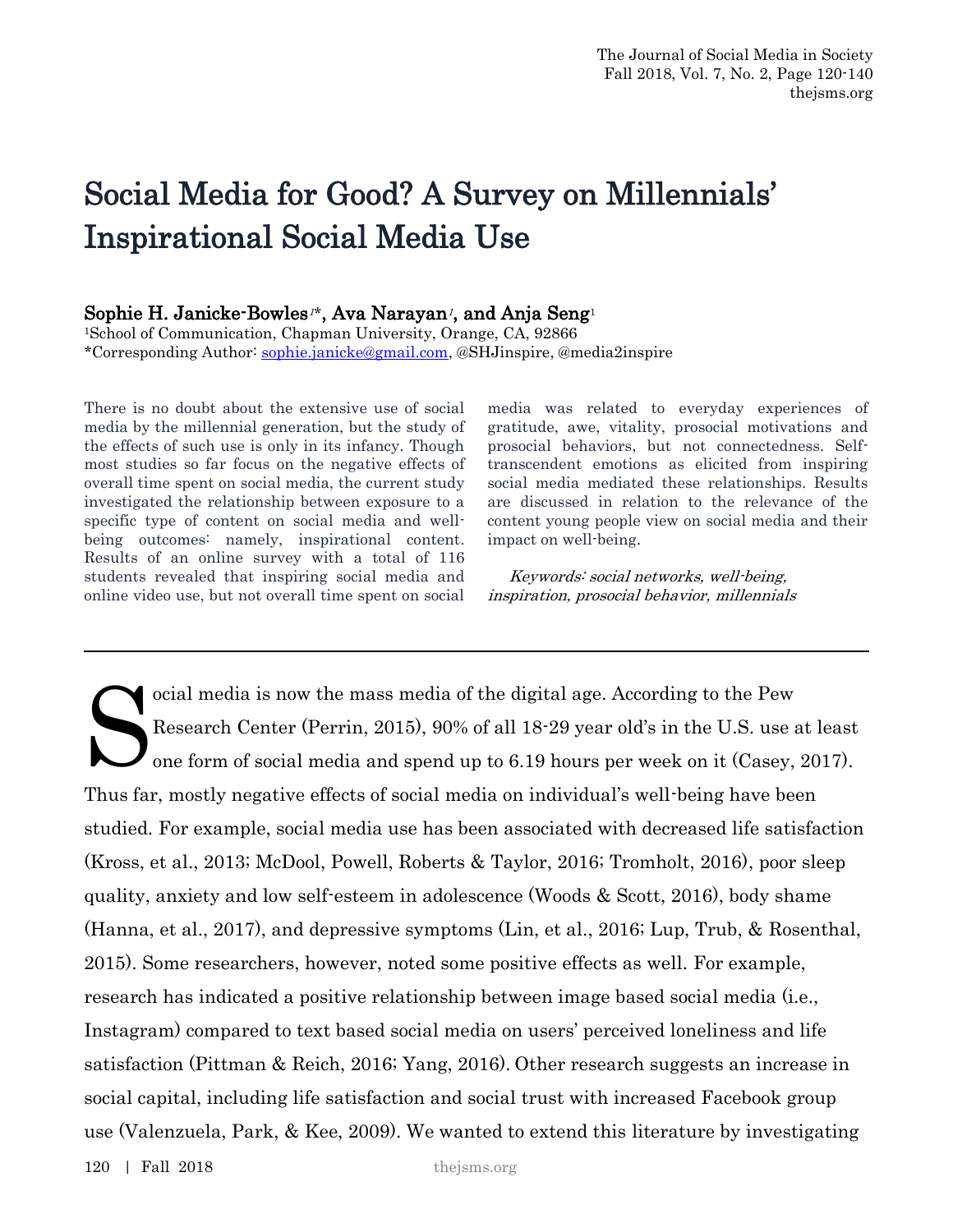the effects of social media and online video use on well-being indicators of prosocial intentions and behaviors, gratitude, awe, positive affect, vitality and connectedness; a set of well-being variables not investigated before in the context of social media usage. Additionally, whereas most studies so far focused on the effects of overall time spent on social media on well-being indicators (i.e., life satisfaction), the current study investigated the effects of exposure to a specific type of content on social media: namely, inspirational content.

A recent national representative audience survey on inspirational media use (Raney, Janicke, Oliver, Dale, Jones & Cox., 2018) found that the third most mentioned media 18-29 year old's indicated to ever have felt inspired by (after music and movies) was watching an online video (79.5%) or using social media (67.3%). The inspiring content people are inspired by in social media and online videos is very diverse. For social media posts people find inspiring, Raney et al. (2018) discovered themes of tragedies and human suffering (19.2%), compassion, hope and perseverance portrayals (16.4%) as well as posts about family and personal relationships (11.9%). For online videos it was portrayals of compassion, hope and perseverance (15.6%), videos portraying animals and children (12.4%), and tragedies and human suffering (11.9%) that emerged as inspiring themes. The "other" category was coded 24.3% for online videos and 18.1% for social media indicating a wide variety of themes people find inspiration in.

Inspirational media research is still at its infancy. Several studies have looked at the antecedents and consequences of exposure to inspiring traditional media (films, TV shows, i.e., Oliver & Raney, 2011; Oliver, Hartmann, & Woolley, 2012; Janicke & Oliver, 2016). However, research on inspiring social media and online videos is almost nonexistent. Due to the importance of inspiration for well-being (i.e., Thrash, Elliot, Markuski, & Cassidy, 2010), the current study was an attempt to fill this gap in the literature. The results of the study are important to better understand the relationship between the type of content young social media users consume and its impact on their well-being.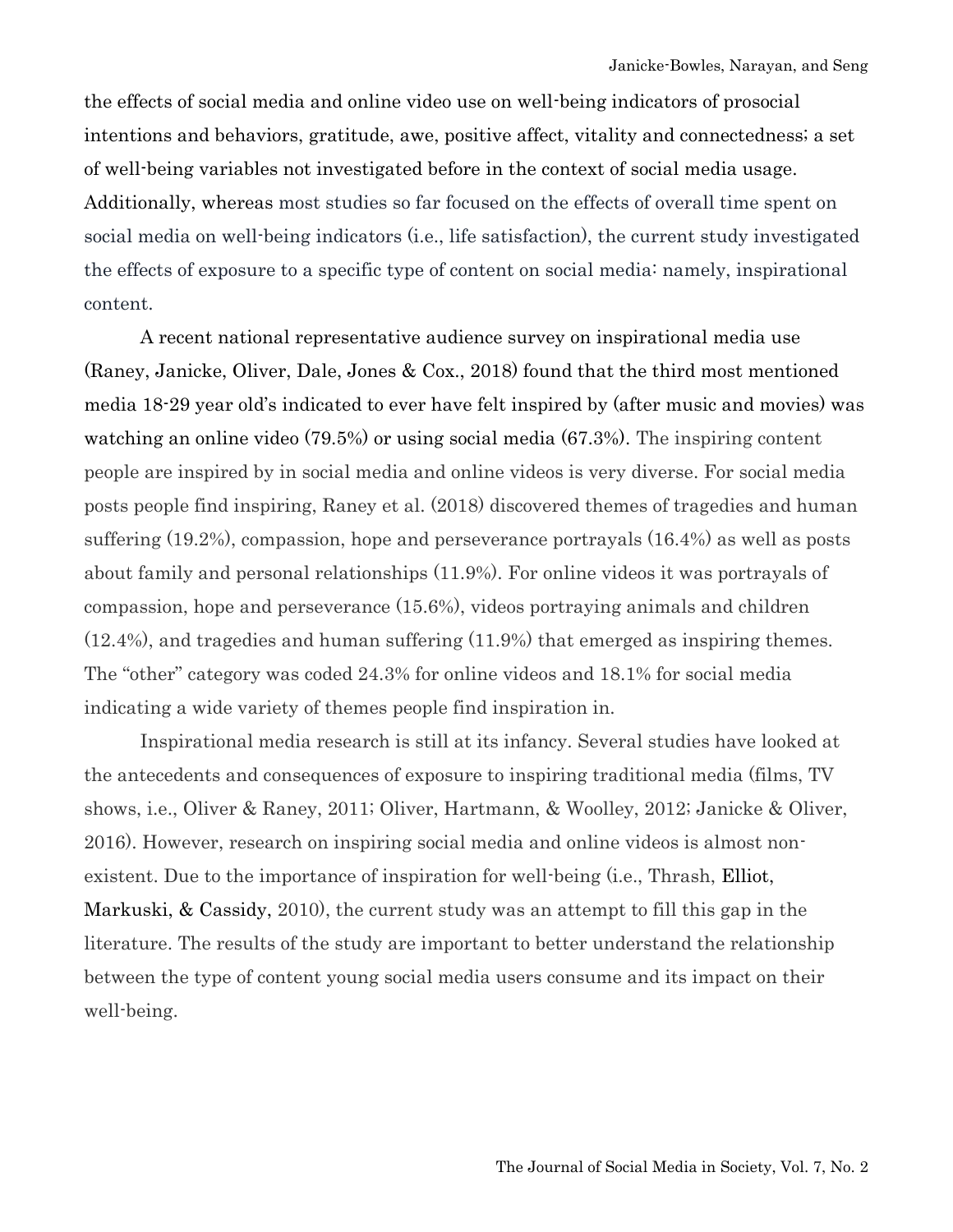#### LITERATURE REVIEW

Research indicates that one can feel inspired by depictions of for example, human virtues, extraordinary skills or grand vistas which are, more specifically, elicitors of selftranscendent emotions which include awe, elevation, admiration, gratitude, and hope (Algoe & Haidt, 2009; Haidt, 2003; Haidt & Morris, 2009; Oliver et al., 2018). Selftranscendent emotions have been defined as other-praising emotions that draw individuals out of their usual state of ego-centric self-consciousness and motivate them to look beyond their own needs or desires and consider the well-being of others (Algoe & Haidt, 2009; Haidt, 2003; Haidt & Morris, 2009). Self-transcendent emotions are different from hedonic purely pleasure oriented emotion in that that the former is outward orienting, whereas the latter focus on the self, more so than others. Research suggests that people colloquially understand self-transcendent media as inspiring media (Raney et al. 2018). For example, Janicke, Raney, Oliver, Dale, Jones, and Cox (2018) have shown that inspiring media predict everyday self-transcendent experiences for a nationally representative sample of Americans. Other survey studies have shown a relationship between participant defined inspiring films and TV shows and the experience of selftranscendent emotions (Janicke, Raney, Dale & Oliver, 2017; Janicke, Taylor, Raney, 2016). Consequently, we define inspiring media as content which is perceived as touching, moving and inspiring by audiences and as such elicits self-transcendent emotions (cf. Raney et al., 2018).

In turn, self-transcendent emotions as well as inspiration have been shown to predict a variety of well-being indicators. Research has both directly and indirectly linked inspiration with well-being. Directly, Thrash and his colleagues (Thrash, 2007; Thrash & Elliot, 2004; Thrash, et al., 2010) have shown a causal link between inspiration and multiple well-being indicators, including positive affect (but not negative affect), life satisfaction, vitality and self-actualization. Indirectly, Thrash et al. (2010) has linked inspiration with self-transcendent emotions, which, in turn, have been shown to impact well-being positively (Algoe & Haidt, 2009; Keltner & Haidt, 2013). More specifically, research has shown a clear relationship between self-transcendent emotions as elicited from media and well-being outcomes of connectedness (Janicke & Oliver, 2017; Oliver, et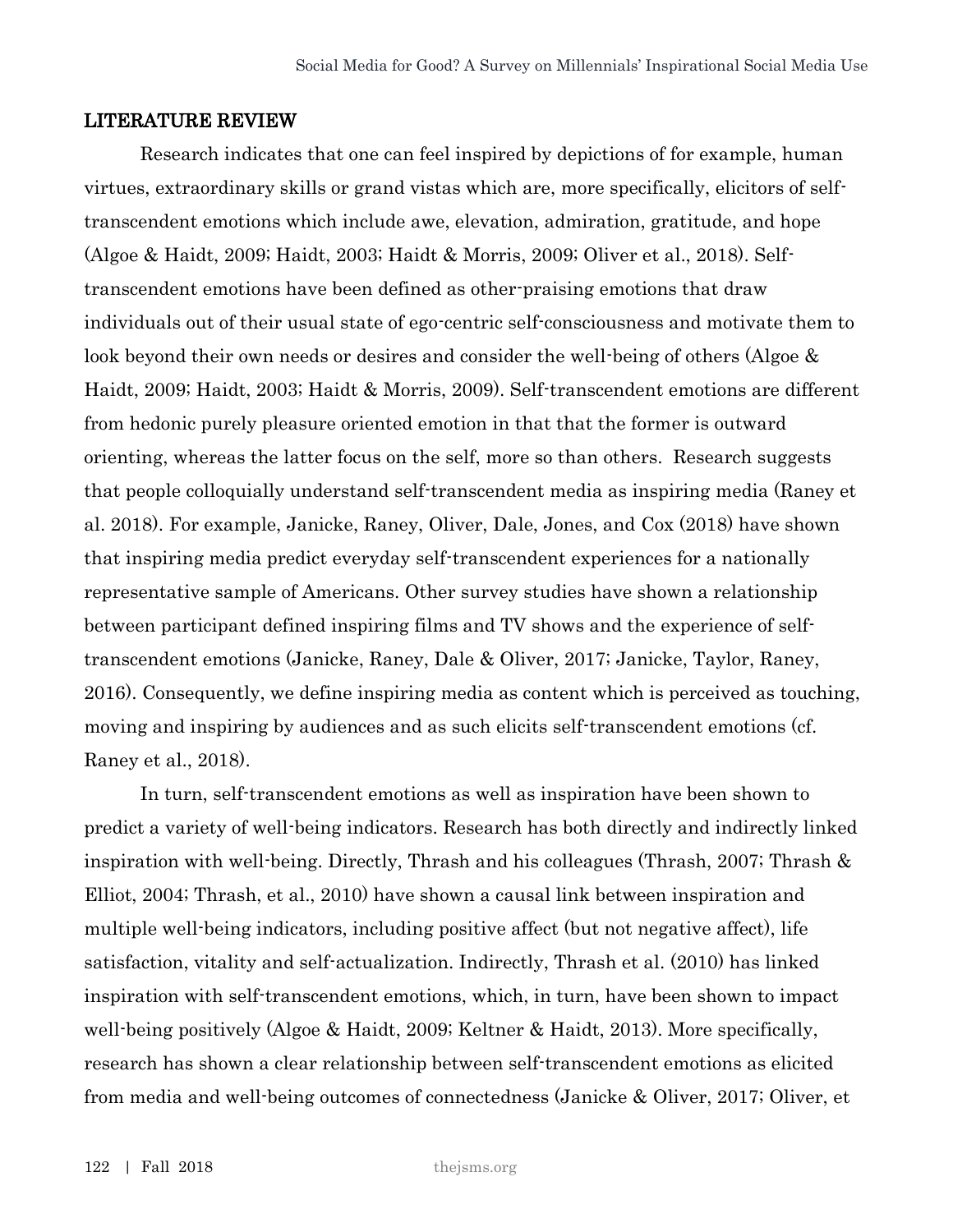al., 2015), gratitude (Diessner, Iyer, Smith, & Haidt, 2013), prosocial motivations (Oliver, Hartmann, & Woolley, 2012; Erickson et al., 2017) and prosocial behavior (Algoe & Haidt, 2009; Bailey & Wojdynski, 2014; Schnall, Roper & Fessler, 2010). For example, Bailey & Wojdynski (2014) found that people who watched a clip portraying human virtues were more likely to help similar and dissimilar others, compared to people who watched a noninspiring video. Similarly, Janicke and Oliver (2017) demonstrated that people who experienced elevation from recalling a meaningful compared to a pleasurable film were more likely to say that the film experiences made them feel more connected to their families and motivated to help strangers.

Additionally, we assume that inspiring media would also predict the well-being indicator of everyday awe. The experience of self-transcendence from inspiring media could consequently make people more receptive for awe experiences in their everyday lives. That is, because inspiring media that elicits self-transcendent emotions has been shown to develop an outward orientation (Erickson et al., 2017; Oliver et al., 2018) toward the beauties of nature, art, or moral and non-moral excellence in consumers, which are known elicitors of awe (Keltner & Haidt, 2013). Based on the theoretical understanding of self-transcendent emotions and research which has shown that videos indeed can elicit awe (Prade & Saroglou, 2016; Van Cappellen, Saroglou, Iweins, Piovesana, & Fredrickson, 2013) we predicted a relationship between the consumption of inspiring social media and the likelihood for people to experience awe in their everyday life, as well.

Overall, research has clearly established that gratitude, connectedness, positive affect, vitality, prosociality, and awe are all indicators of well-being (Aknin, Dunn, & Norton, 2012; Buchanan & Bardi, 2010; Jose, Ryan, & Pryor, 2012; Rudd, Vohs & Aaker, 2012; Wood, Froh, & Geraghty, 2010). That means that people who score high in all of those variables, generally lead a more flourishing life.

In sum, self-transcendent emotions assessed as a media experience have been shown to mediate the relationship between media exposure and well-being outcomes (i.e., Janicke & Oliver 2017; Oliver et al., 2012). On the other hand, awe and gratitude, for example, when assessed in a trait like fashion, are reflecting a person's overall state of well-being (i.e., Wood et al., 2010; Rudd et al., 2012). In the current study, we investigated the role of inspiring social media, its effects on self-transcendent emotions as a response to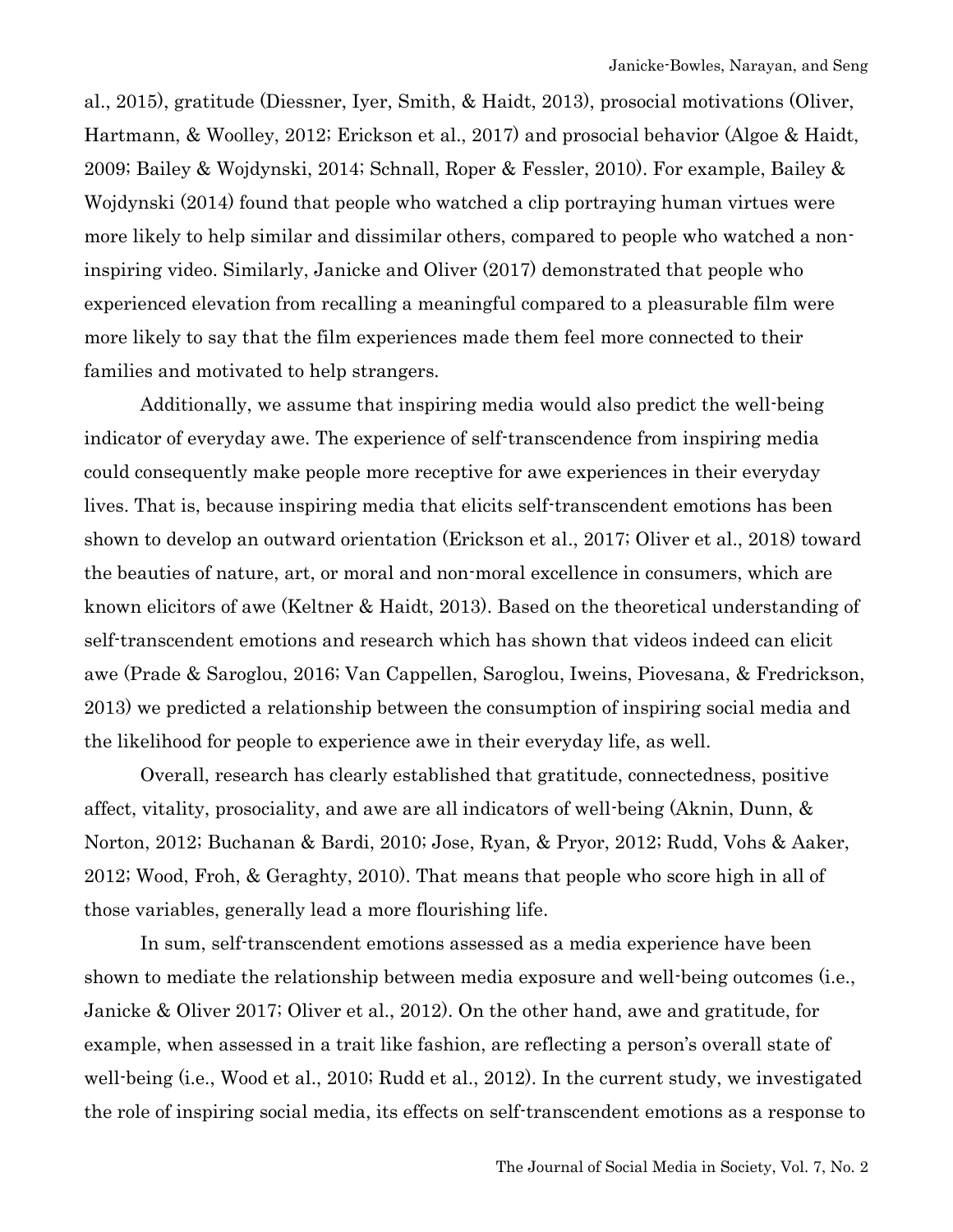the media on every day's well-being outcomes, including the prevalence of awe and gratitude experiences in everyday life, connectedness, vitality and prosociality. Specifically, we predicted that the relationships between self-transcendent emotions and well-being variables previously found for the exposure to online videos, movies, written narratives or the recall of movies and TV shows, hold true for the recall of inspiring social media and online video encounters as well:

H1: Exposure to inspiring social media and online videos will predict selftranscendent emotions.

H2: Overall exposure to social media will not predict self-transcendent emotions. Self-transcendent emotions will be predict H3) connectedness, H4) awe in everyday life H5) state gratitude, H6) vitality, H7) positive affect, H8) prosocial motivations, H9) and prosocial behavior.

Figure 1 summarizes the hypotheses.



Figure 1. Model of all Hypotheses.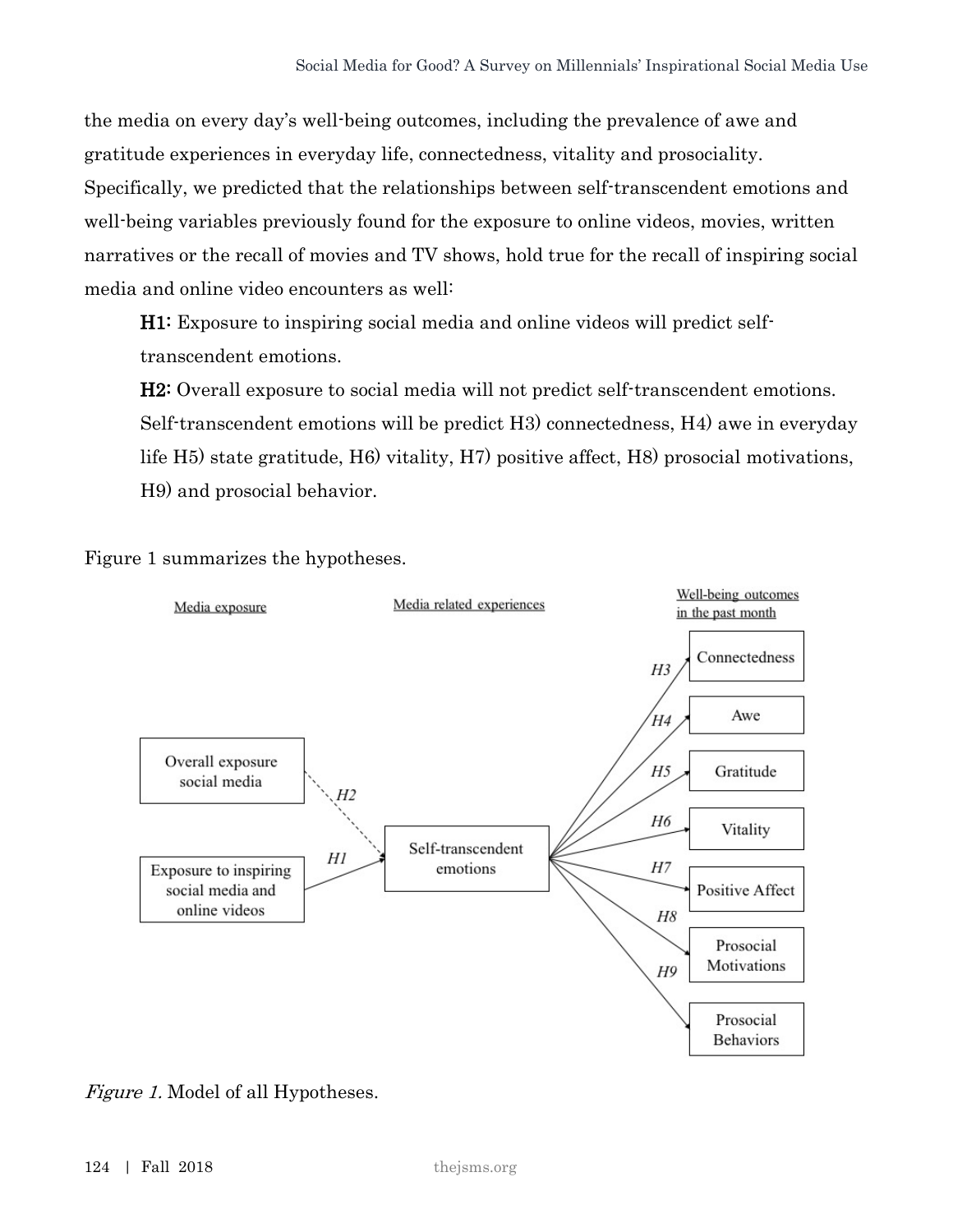#### METHODS

#### Sample and Procedure

Overall, 146 student participants were recruited from a subject pool at a private university in the western U.S. to participate in the online survey for the exchange of extra credit. After examining the original data, 30 participants were excluded due to incomplete or inattentive questionnaire completion. Thus, the final sample consisted of 116 participants, with a mean age of 19.95 years  $(SD = 2.11)$ , 76.7% females and a race distribution of 70.7% White, 3.4% Black, 18.1% Hispanic/Latino, 13.8% Asian, 2.6% Native Hawaiian, and .9% American Indian. An online survey was constructed using Qualtrics that took approximately 20 minutes to complete. First, demographic variables, and personality variables unrelated to the current study, were assessed, followed by questions about participants social media use, self-transcendent emotions and well-being indicators.

#### Measures

Social Media Use. Participants were asked how many minutes per day they spent on 11 different social media platforms by freely estimating the time they spent on each platform using it for personal purposes  $(SUM = 246.98 \text{ minutes}, SD = 176.75 \text{ minutes})$ Min=45.00 minutes, Max 1410.00 minutes), as well as for what reason (see Table 1 and 2).

Inspirational Media Experiences. Additionally, an inspirational media scale from Raney et al., (2018) was adapted to measure how often participants generally felt personally moved, touched or inspired in the last month consuming a piece of music  $(M=4.29, SD=1.26; 4=a$  few times a week), social media  $(M=3.47, SD=1.25)$ , watching an online video ( $M = 3.43$ ,  $SD = 1.20$ ; 3 = once or twice a week), reading a news story  $(M=3.29, SD=1.10)$ , watching a TV show  $(M=3.22, SD=1.20)$ , and watching a movie  $(M=3.29, SD=1.10)$  $= 2.98$ ,  $SD = 1.05$ ). Answer options were assessed on a 6-point Likert-type scale with the following anchor points: Never, seldom, once or twice a week, a few times a week, almost every day, at least once a day. Because using social media and watching an online video were not significantly different from each other, they were combined for the analysis  $(M=3.45, SD=1.10)$  to form one social media and online video inspiration score. That is because including them separately in the analysis would result in multicollinearity as the measures were also highly correlated  $(r=.630, p<.001)$ . That is, participants indicated to feel inspired by social media and online videos equally often.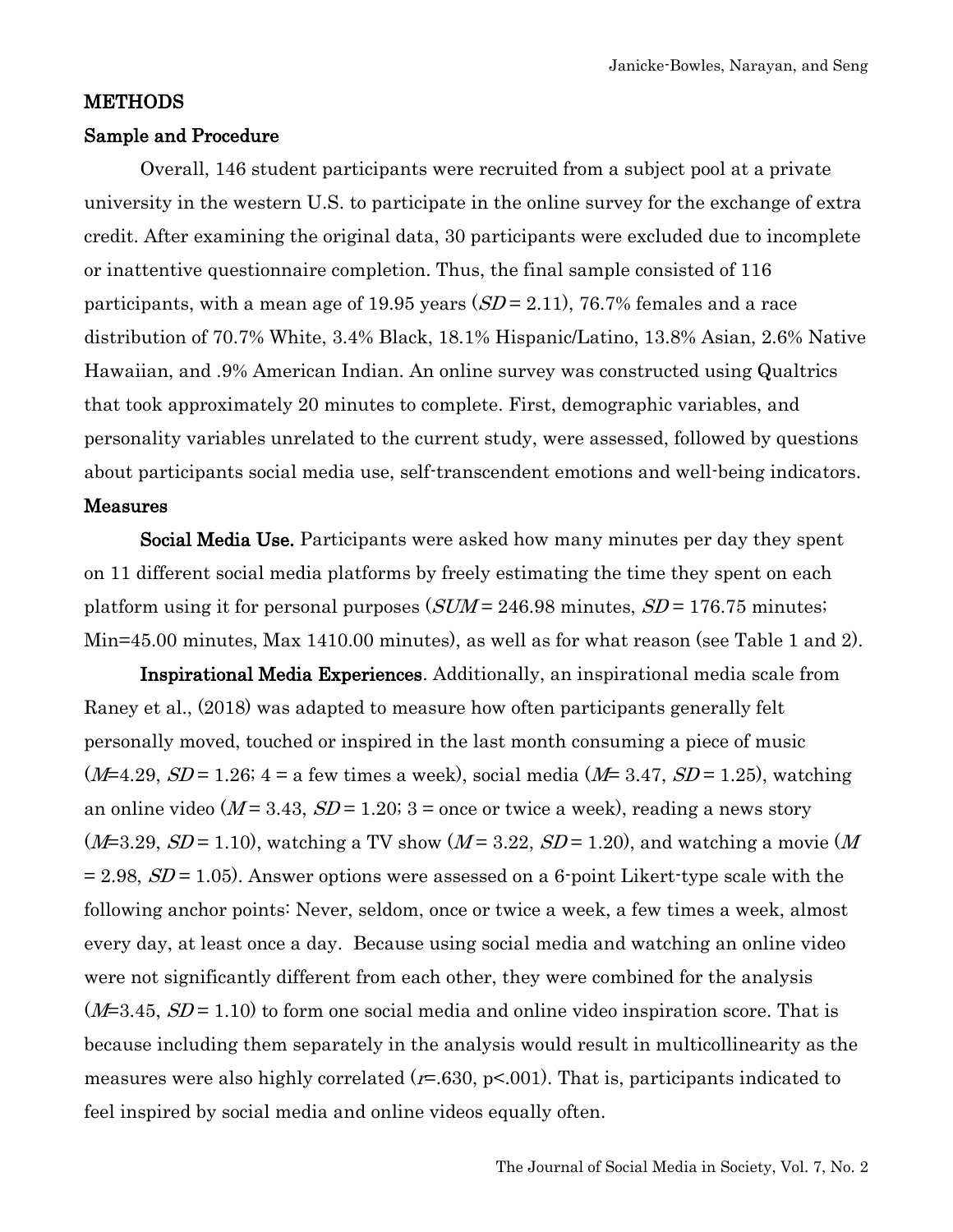Table 1

| Type of      | Total usage   | Male $(n=36)$  | Female        | $\mathcal{F}% _{0}$ | $\boldsymbol{p}$ |
|--------------|---------------|----------------|---------------|---------------------|------------------|
| social media |               | M(SD)          | $(n=89)$      | (1,114)             |                  |
| used         |               |                | M(SD)         |                     |                  |
| Instagram    | 63.55 (54.95) | 56.15 (68.66)  | 66.20 (50.61) | .669                | .415             |
| Snapchat     | 60.92(51.27)  | 52.20(46.12)   | 63.58 (52.88) | .915                | .332             |
| Facebook     | 55.65 (75.63) | 76.73 (144.87) | 49.44 (36.63) | 2.63                | .107             |
| Youtube      | 33.73 (59.89) | 54.15 (93.86)  | 24.78 (34.27) | 6.06                | .015             |
| Twitter      | 15.39 (27.64) | 10.58(15.7)    | 16.97(30.27)  | 1.07                | .303             |
| Pinterest    | 6.66(12.29)   | 1.54(6.12)     | 8.22(13.26)   | 6.19                | .014             |
| Tumblr       | 5.04(14.48)   | 4.62(16.31)    | 4.89(13.83)   | .007                | .933             |
| Google Plus  | 4.69(13.78)   | --             | 6.08(15.43)   | 3.85                | .052             |
| Reddit       | 1.85(12.69)   | 8.08(26.23)    | .06(.530)     | 8.49                | .004             |

Note. Two participants indicated non-binary for gender.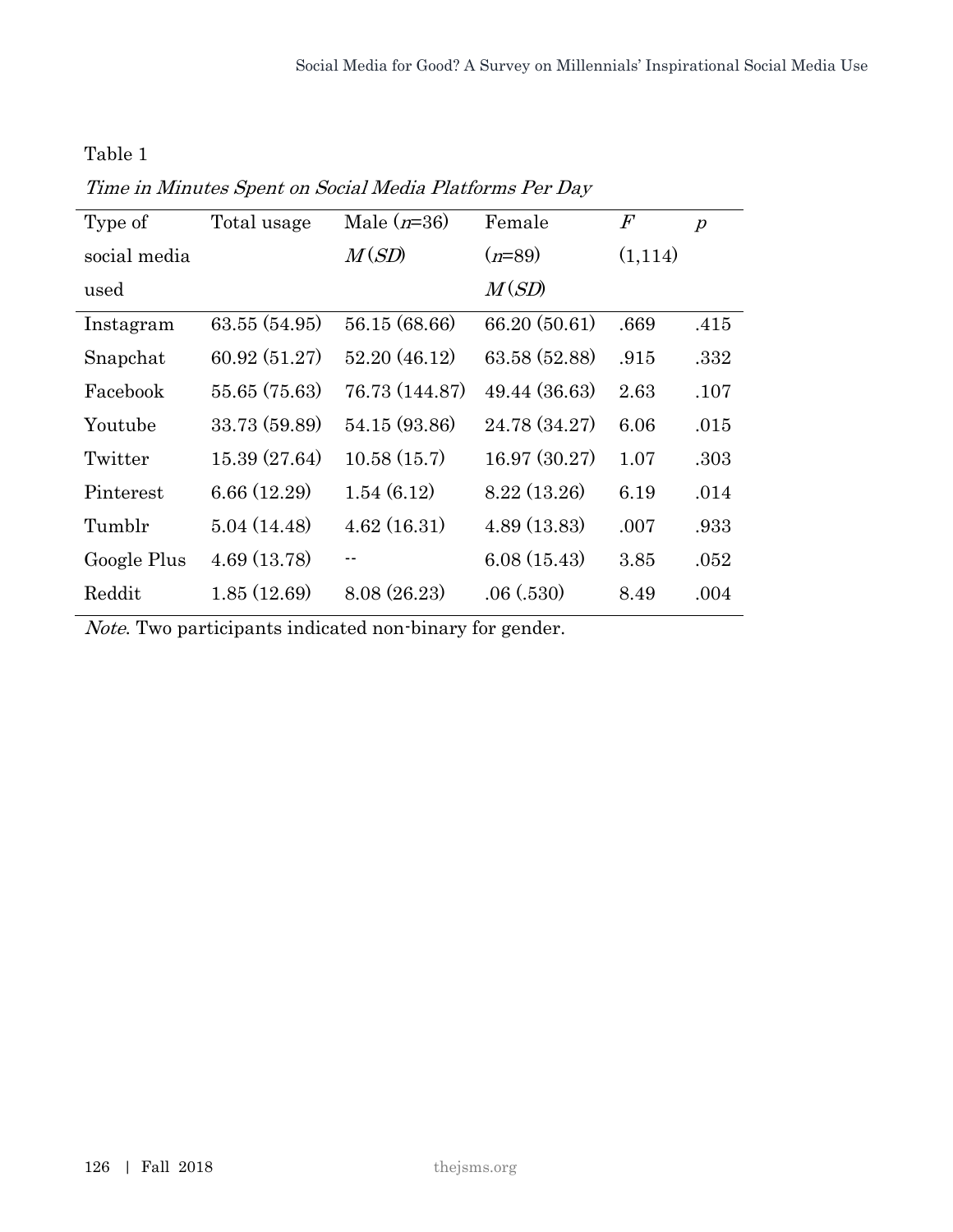#### Table 2

#### Reasons for Social Media Use

| How much do you use social        | Total      | Male       | Female     | $\boldsymbol{F}$ | $\boldsymbol{p}$ |
|-----------------------------------|------------|------------|------------|------------------|------------------|
| media for the following           | $(n=116)$  | $(n=36)$   | $(n=89)$   | (1,114)          |                  |
| activities?                       | M(SD)      | M(SD)      | M(SD)      |                  |                  |
| Entertainment                     | 4.28(.643) | 4.12(.711) | 4.33(.617) | 2.18             | .143             |
| Being connected with              | 4.04(.936) | 3.62(1.26) | 4.16(.782) | 7.11             | .009             |
| friends/family                    |            |            |            |                  |                  |
| To feel up to date (not left out) | 3.91(.875) | 3.50(1.03) | 4.02(.797) | 7.53             | .007             |
| To gain knowledge                 | 3.29(1.02) | 3.31(1.12) | 3.29(1.00) | .005             | .946             |
| <b>News</b>                       | 3.26(1.04) | 3.46(1.03) | 3.21(1.04) | 1.15             | .285             |
| To express myself                 | 3.18(1.13) | 2.88(1.17) | 3.25(1.09) | 2.16             | .145             |
| To organize group                 | 2.91(1.13) | 2.54(1.21) | 3.02(1.11) | 3.79             | .054             |
| meetings/events                   |            |            |            |                  |                  |
| To get likes                      | 2.88(1.17) | 2.38(1.13) | 3.03(1.15) | 6.43             | .013             |
| To be part of something bigger    | 2.68(1.09) | 2.35(.977) | 2.76(1.11) | 3.01             | .085             |

Note. Two participants indicated non binary for gender. Answers ranged from 1 (not at all) to 5 (all the time).

Mediated self-transcendent emotions. Seven items, adopted from previous research (Algoe & Haidt, 2009; Janicke et al., 2017) measured self-transcendent emotions as related to the inspiring media encounters, including: admiration, inspired, awestruck, compassionate, hopeful, grateful, and elevated ( $\alpha$  = .872). Items were assessed on a 6 point Likert type scale ranging from 1 (not at all) to 6 (very much) asking participants how much they felt any of the emotions in the past month when they watched online videos or used social media. Social media and online videos were combined in the instructions, because conceptually social media includes online videos and online videos are hosted on social media platforms (i.e., YouTube, Vimeo).

Connectedness toward others. To assess peoples' connectedness experiences two separate scales were used. First, the inclusion of the other in the self-scale (Aron, Aron & Smollan, 1992), including two separate items measuring people's feelings of closeness to a) their friends and b) people in general were employed. The inclusion of the other in the self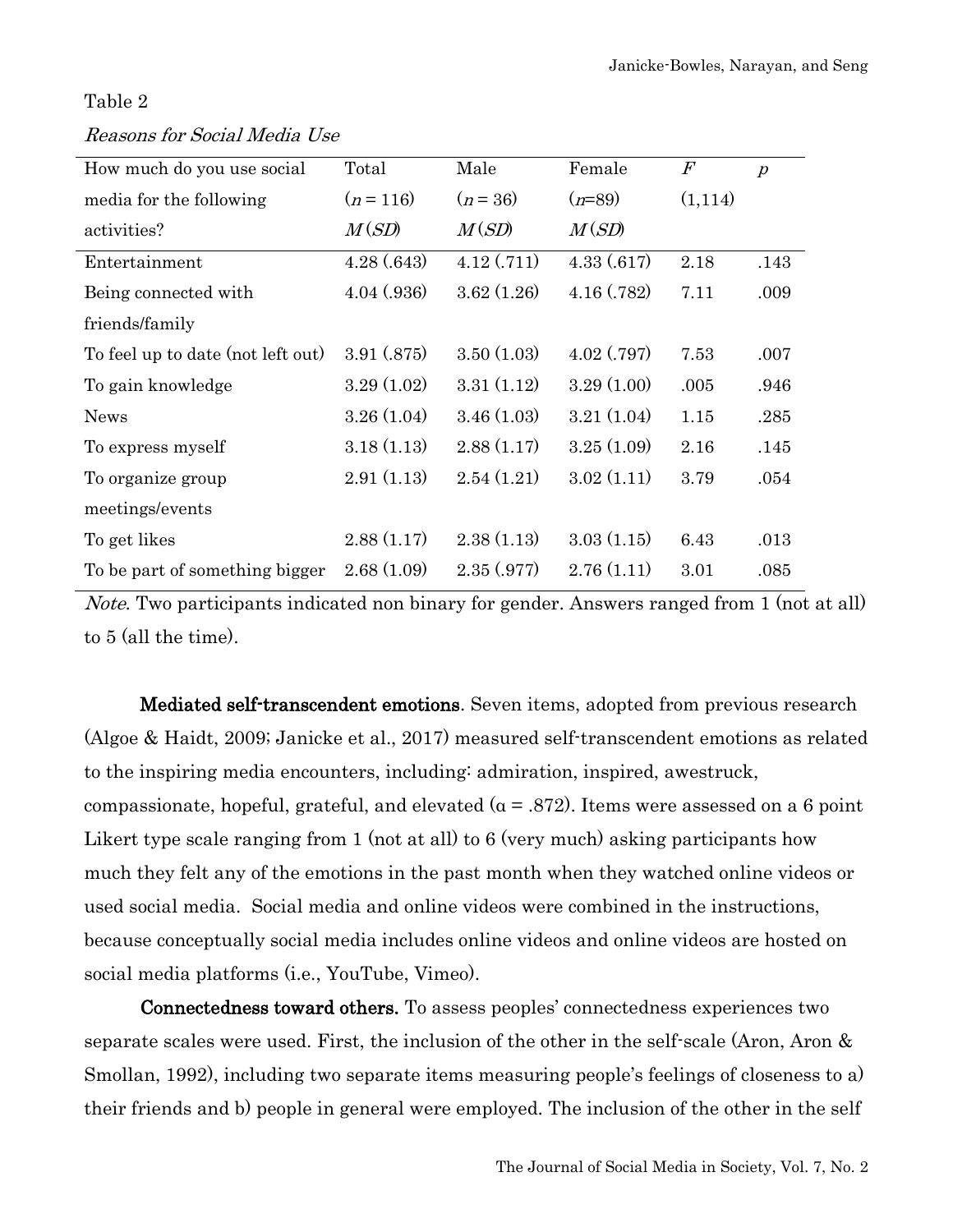scale asked participants to select from a series of increasingly overlapping Venn diagrams to indicate how close they felt to each of the aforementioned groups, in the last month.

Second, four items from the identification with all humanity scale (McFarland, Webb & Brown, 2012) were employed to assess peoples' feelings of connectedness toward humanity as a whole  $(a = .791)$ . An example item of the identification with humanity scale is: "How much would you say you have in common with people all over the world?" (1) Nothing in common, (5) very much in common.

Awe. Six items from the Dispositional Positive Emotions Scale (Shiota, Keltner & John, 2006) were adopted to measure how often people felt awe or wonder toward the world in the past month ( $\alpha$  = .828). Items were assessed on a 6 point Likert-type scale ranging from 1 (absolutely false) to 6 (absolutely true). Example items are: "In the past month, I felt wonder almost every day," and "In the past month, I had many opportunities to see the beauty of nature."

**Vitality.** Overall feelings of vitality in the last month were assessed with 7 items ( $\alpha$ ) = .896) from the vitality scale by Ryan and Frederick (1997) Some sample items are: "Overall, last month, I was looking forward to each new day," and "Overall, last month I felt energized." Items were assessed on a 6 point Likert-type scale ranging from 1 (not at all) to 6 (very much).

Gratitude. The 6-item state gratitude adjective scale by McCullough, Tsang and Emmons (2004) was used to assess how grateful, content, fortunate etc. participants felt in the past month ( $\alpha$  = .912). Even though this was a state scale, with the anchor for the evaluation of gratitude experiences in the last month we wanted to assess gratitude in a trait like fashion. Again, items were assessed on a 6 point Likert-type scale ranging from 1 (not at all) to 6 (very much).

Positive Affect. To assess peoples' general positive emotions in the past month, 5 items from the 20-item PANAS scale (Watson, Clark & Tellegen, 1988) were adopted (excited, enthusiastic, active, attentive, inspired,  $\alpha$  = .843) and assessed on a 6 point Likert-type scale ranging from 1 (not at all) to 6 (very much).

Prosocial Motivations. To assess peoples' motivations to be more prosocial after exposure to inspiring social media and online videos, 6 items from Oliver et al. (2012) were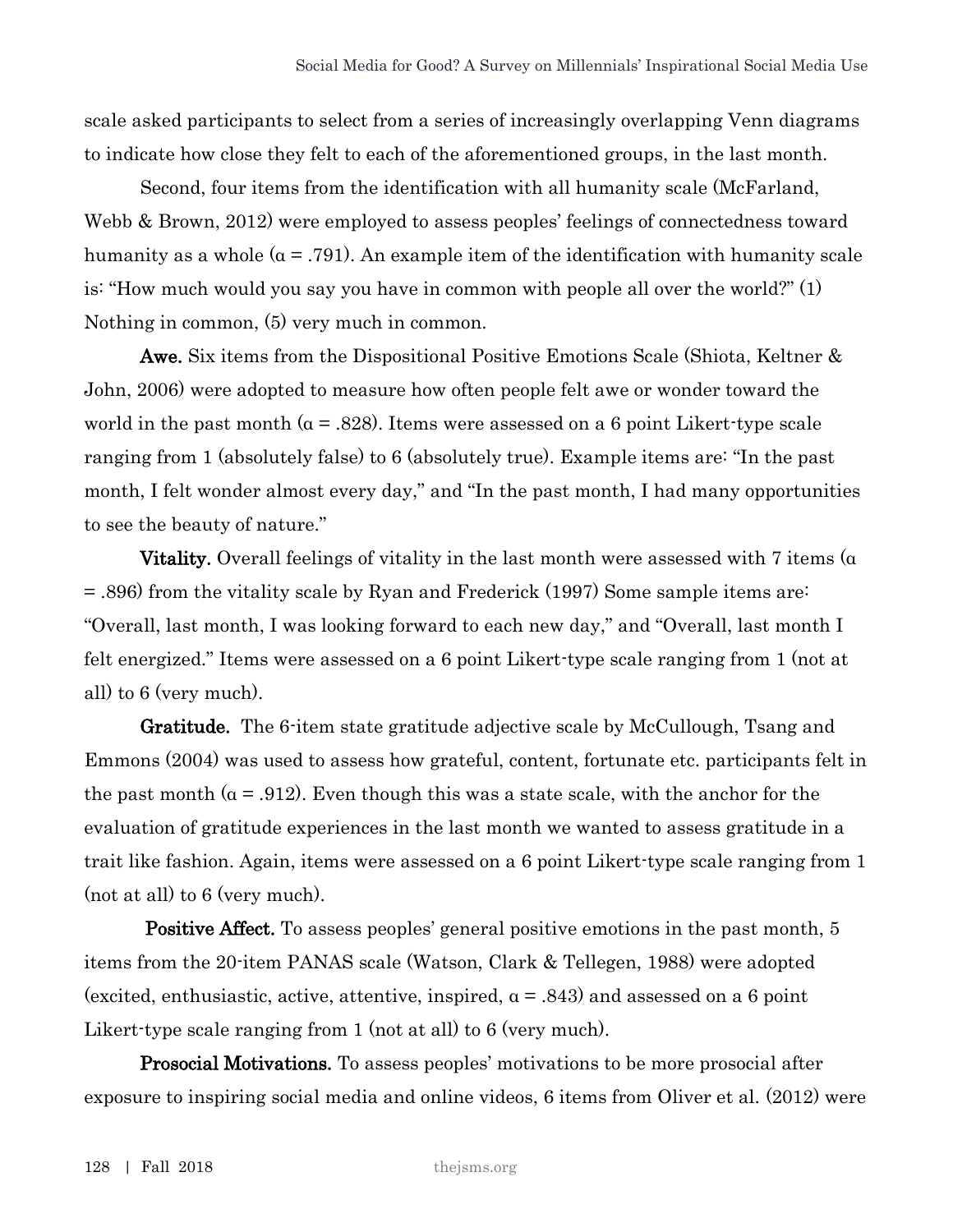adopted ( $\alpha$  = .872). Example items are: "In the past month, after using social media or watching online videos I felt motivated to: "do good for others", or "help others in need"". Participants indicated how often they experienced any of these motivations on a 6 point Likert-type scale ranging from 1 (never) to 6 (all the time).

**Prosocial Behavior.** To measure how often participants have recently performed altruistic acts, 10 items ( $\alpha$  = .794) from the altruistic personality scale (Rushton, Chrisjohn, & Fekken, 1981) were adopted following a previous media related study (Raney et al., 2018). Participants had to respond how often, on a scale from 1 (have not done this in the past month) to 6 (nearly every day), they performed various altruistic acts in the past month. For example: "held the door open or held the elevator for a stranger" or "sent a personal note to someone expressing support for them."

#### RESULTS

First, a stepwise regression procedure was applied to analyze the prediction (H1) that exposure to inspiring social media (and online videos), but not overall time spent on 11 different social media platforms per day (H2) predicts self-transcendent emotion. The final model was significant  $(F(2,113) = 31.84, p < .001,$  Adj.  $R^2 = .349$ ) showing that overall time spent on social media was not significant  $(\beta = .009, SD = .000, p = .901)$ . In contrast, inspiring social media exposure was significant  $(\beta = .599, SD = .071, p < .001)$ . Thus, H<sub>1</sub> and H2 were supported.

The remaining hypotheses were investigated via path analysis with MPlus 5.2 statistical software, using the maximum likelihood estimation method. As per the correlation results (Table 3), connectedness was not significantly correlated with inspiring social media use, leaving H3 unsupported. We therefore excluded all connectedness variables from the path analysis. Additionally, to avoid multicolinearity in our model, we excluded positive affect in our analysis as it greatly overlapped with the vitality measure (see Table 3).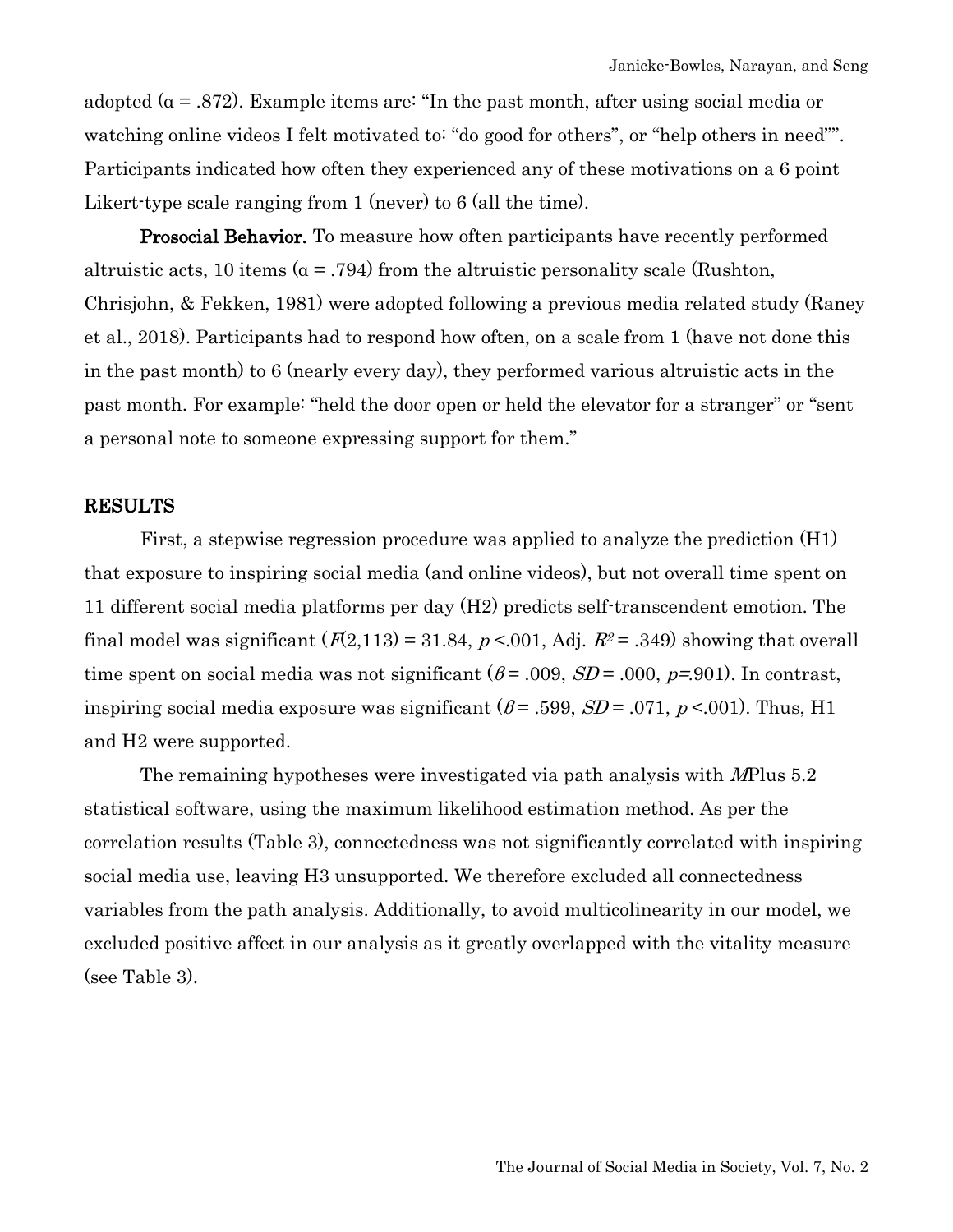# Table 3

Pearson Correlations Between All Independent and Dependent Variables As Used In the Path Model

|                          | $\mathbf 1$  | $\overline{2}$ | $\overline{3}$ | $\overline{4}$ | $\overline{5}$ | 6         | 7            | 8            | 9           | 10       | 11           |
|--------------------------|--------------|----------------|----------------|----------------|----------------|-----------|--------------|--------------|-------------|----------|--------------|
| 1. Overall time spent on | $\mathbf{1}$ |                |                |                |                |           |              |              |             |          |              |
| <b>SM</b>                |              |                |                |                |                |           |              |              |             |          |              |
| 2. Time spent on         | $.309**$     | $\mathbf{1}$   |                |                |                |           |              |              |             |          |              |
| inspiring SM             |              |                |                |                |                |           |              |              |             |          |              |
| 3. Self-transcendent     | 286**        | $.600**$       | $\mathbf{1}$   |                |                |           |              |              |             |          |              |
| Emotions                 |              |                |                |                |                |           |              |              |             |          |              |
| 4. Connectedness to      | $-0.37$      | $-0.89$        | $-019$         | $\mathbf{1}$   |                |           |              |              |             |          |              |
| Friends                  |              |                |                |                |                |           |              |              |             |          |              |
| 5. Connectedness to      | .008         | $-0.39$        | .094           | $.515**$       | $\mathbf{1}$   |           |              |              |             |          |              |
| People i.g.              |              |                |                |                |                |           |              |              |             |          |              |
| 6. Connectedness to      | $-070$       | .077           | .130           | .036           | $.024$ 1       |           |              |              |             |          |              |
| Humanity                 |              |                |                |                |                |           |              |              |             |          |              |
| 7. Awe                   | .034         | $.435***$      | $.495**$       | .146           | .100           | $.210*$   | $\mathbf{1}$ |              |             |          |              |
| 8. Gratitude             | .074         | $.310**$       | $.346**$       | .143           | .132           | $.213*$   | $.487**$     | $\mathbf{1}$ |             |          |              |
| 9. Vitality              | $-040$       | $.303**$       | $.299**$       | .164           | .095           | .064      | $.441**$     | $.611**$     | $\mathbf 1$ |          |              |
| 10. Positive Affect      | .022         | $.412**$       | $.423**$       | .170           | .132           | .095      | $.427**$     | $.667**$     | $.711***$   |          |              |
| 11. Prosocial            | $-030$       | $.445**$       | $.601**$       | .149           | .152           | $.205*$   | $.476**$     | $.356***$    | $.345**$    | $.444**$ | $\mathbf{1}$ |
| Motivations              |              |                |                |                |                |           |              |              |             |          |              |
| 12. Prosocial Behaviors  | .106         | $.188*$        | $.240**$       | $.228*$        | .165           | $.274***$ | $.362**$     | $.350**$     | $.217*$     | $.304**$ | $.305**$     |

*Note.* SM= Social Media. Connectedness to People i.g. = Connectedness to people in general. \*\*  $p < .001$ ; \*  $p < .05$ .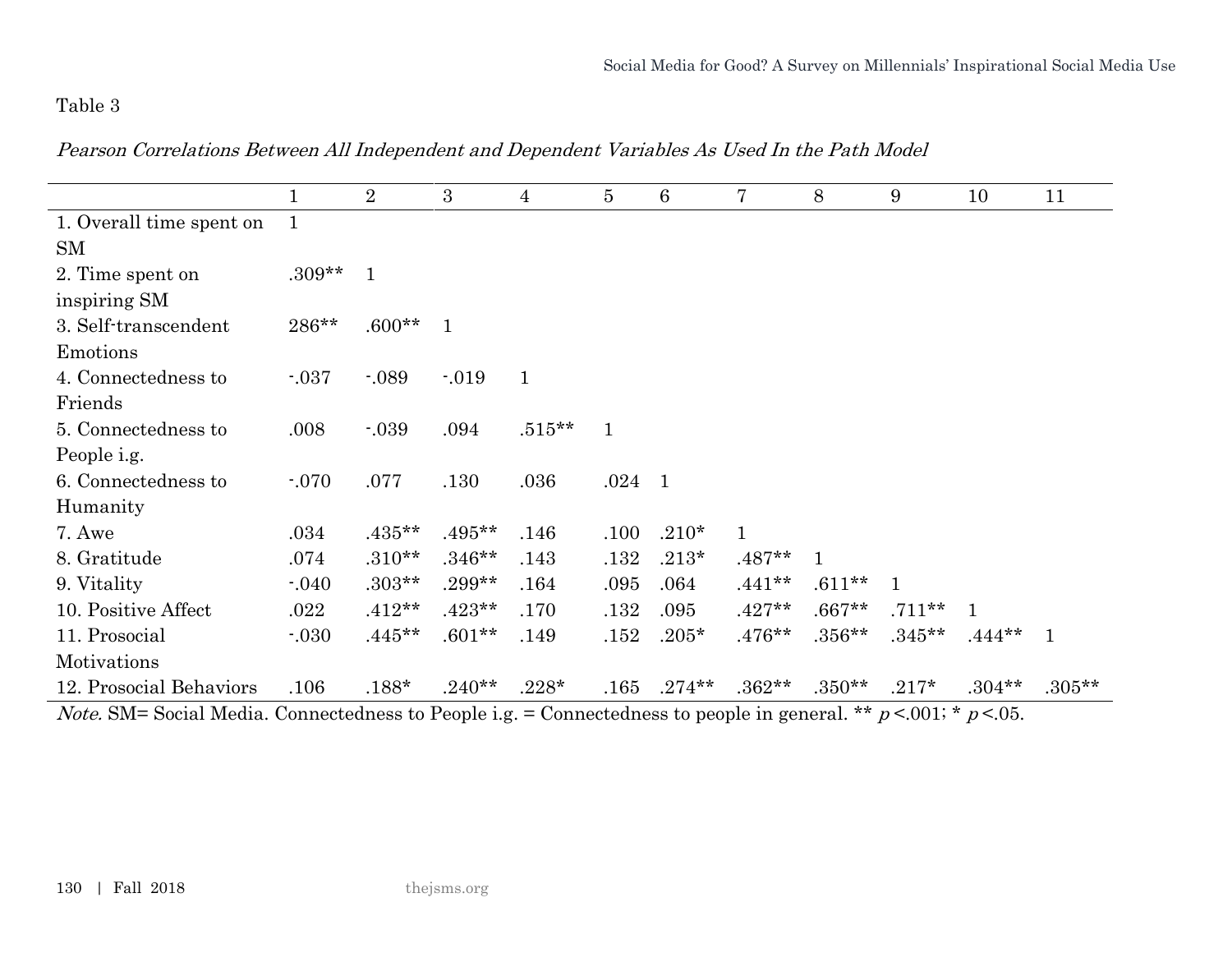The predicted model fit the data very well without further specification ( $\chi^2$ = 6.476 df  $= 5, p = .262, RMSEA = .050, 90\% \text{ CI}$  [.000 .146], CFI = .994, SRMR =.039). As predicted (H1), the amount of exposure to inspiring social media and online video content predicted the experience of self-transcendent emotions, which in turn predicted the well-being indicators of awe, gratitude, vitality, prosocial motivations and prosocial behaviors, supporting H4-H6, H8 and H9 (see Figure 2 for the final path model results). Because positive affect strongly correlated with gratitude and vitality in our model, we had to eliminate it from our model to avoid multicolinearity. However, as per the correlations analysis, positive affect was significantly correlated with the amount of inspiring social media exposure and self-transcendent emotions, partially supporting hour hypothesis (H7).



*Figure 2.* Final path model  $(N=116)$  for the well-being indicators and inspiring social media and online video exposure. Only significant standardized paths coefficients ( $p$  < .001) are represented. Model fit was based on Hu and Bentler's (1999) recommended fit indices: CFI >.95, RMSEA <.06, SRMR <.09.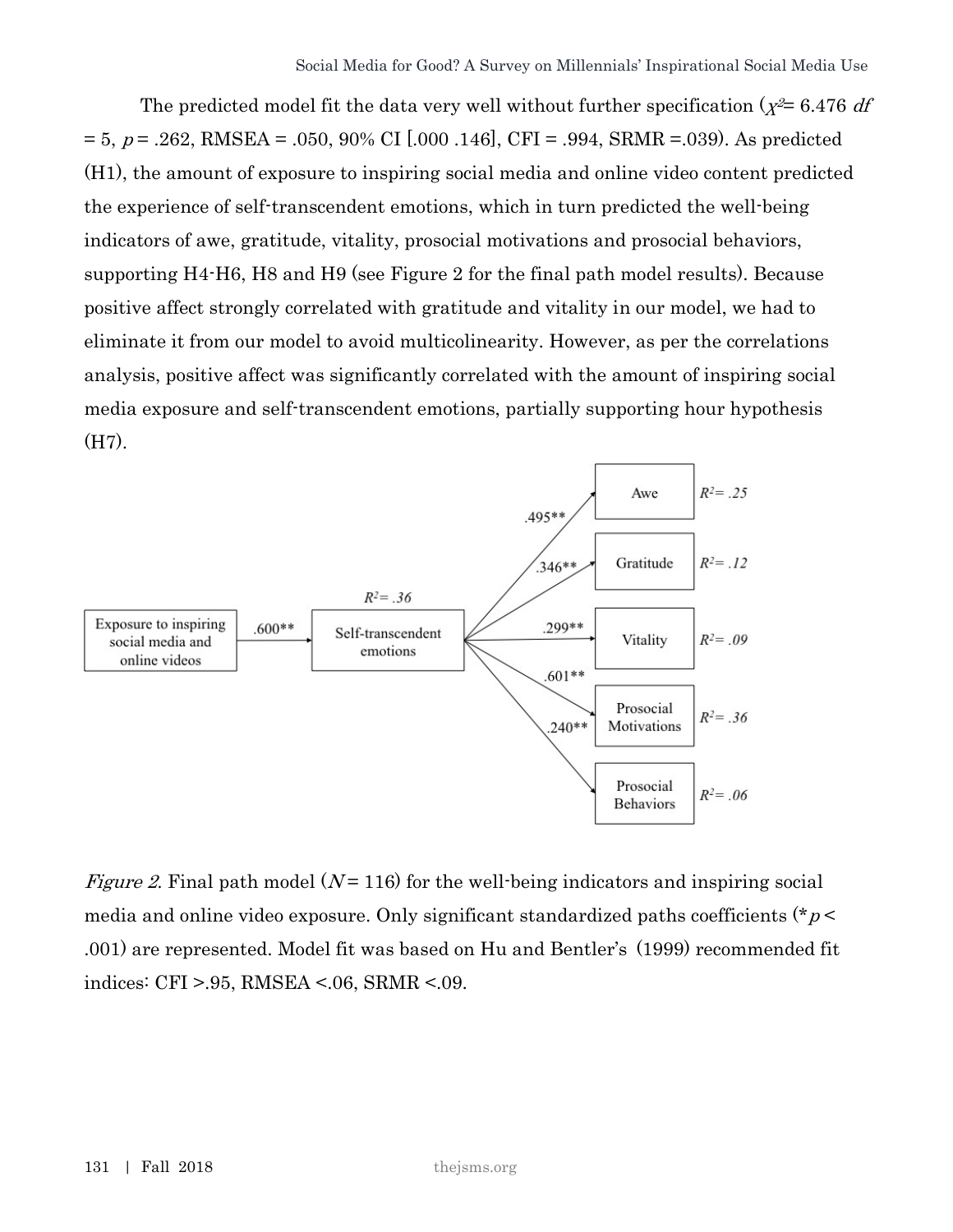#### DISCUSSION

The goal of the study was to investigate the relationship between the use of inspiring social media and online videos among the millennial generation and well-being variables. To the best knowledge of the authors, this is one of the first studies that investigated these relationships. The current study adds to the literature on the effects of social media usage, by pointing out that the content people consume, rather than the sole amount people spend on social media is important to consider when making inferences about its effects on well-being.

The sample of the millennial generation that was investigated in the current study spent approximately 4 hours and 11 minutes on their different social media platforms daily, mostly using Instagram, Snapchat, and Facebook. They felt inspired by social media or online videos more than the midpoint of the 6-point scale used, indicating an approximate use that ranged between the scale points: once or twice a week and a few times a week  $(M=3.45, SD=1.11)$ . The results on the amount of inspiring social media and online video use support previous nationally representative survey data by Raney et al. (2018) which showed that the millennial generation felt inspired by social media and online videos more often than any other generation. In the present sample, inspiring social media and online video use was named as the second most often encountered inspiring media experience after feeling inspired by a song or piece of music.

Even though the encounter of inspiration twice a week via social media or online videos is not very much, Raney et al. (2018) indicated that the majority of Americans (68.1%) comes across inspiring media content by chance and not intentionally. Thus, coming across inspiring content twice a week seems to be an accurate reflection of that chance encounter. Additionally, participants used their social media mainly for the purpose of entertainment, connection and feeling up-to-date (see Table 2), which are all activities that could elicit self-transcendence tangentially but are likely not considered inspiring media encounters per se by the participants. This explains the rather low encounter with inspiring content compared to the overall amount of time the millennial generation spends on social media platforms. Future research on the specific opportunities that social media provides for the millennial generation to feel inspired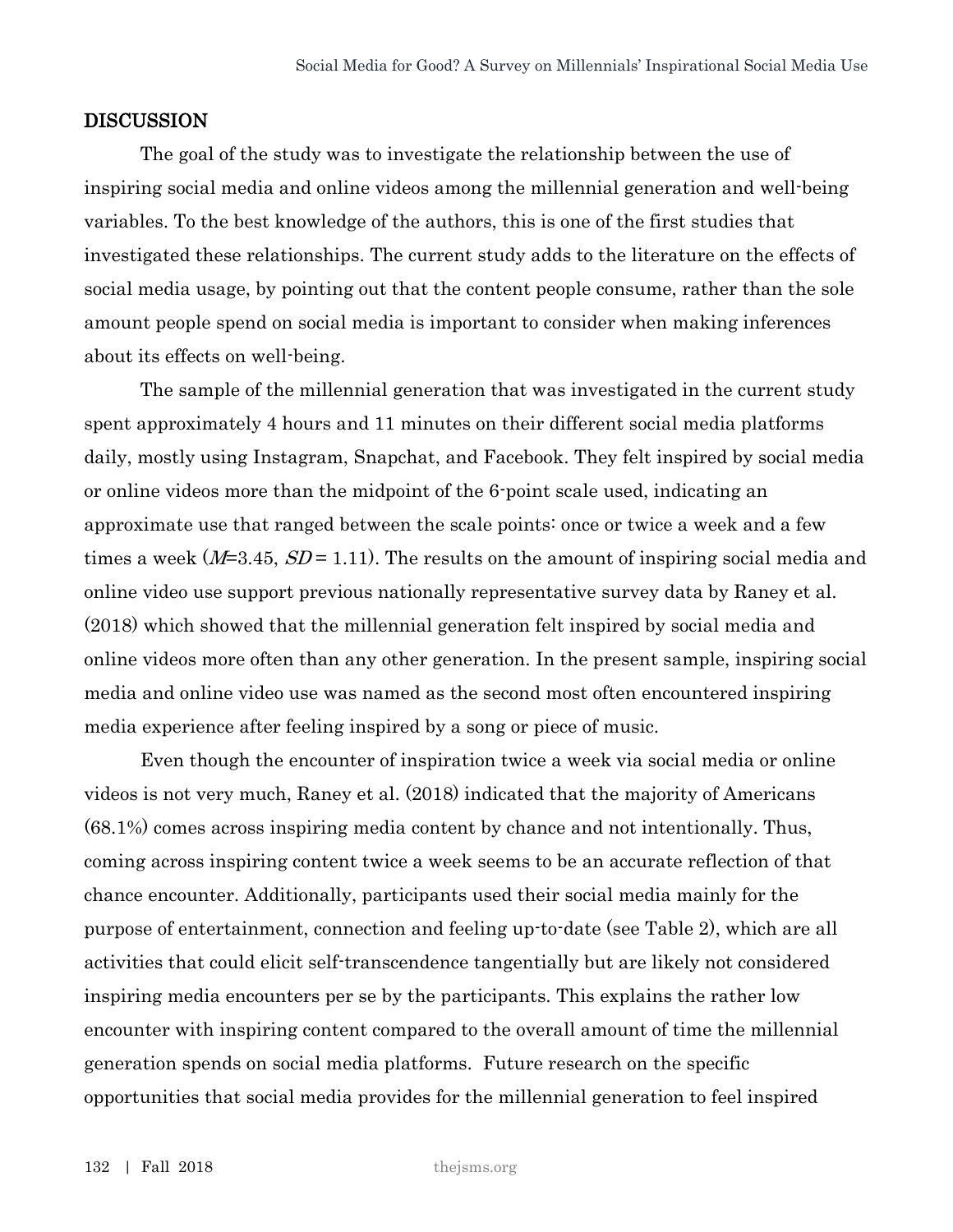would be important, considering the detrimental effects that research has observed from social media use in general (McDool et al., 2016; Hanna et al., 2017).

In line with the hypotheses, the results indicated that inspiring social media and online video use, but not the time spent on social media in general, is related to the experience of self-transcendent emotions, supporting findings by Thrash et al. (2010) that linked inspiration to self-transcendence. The study further supports previous research that outlines a general understanding of the lay audience for inspiration media content, which more specifically is related to self-transcendent emotions.

Moreover, the self-transcendent experience elicited from inspiring social media content predicted a range of well-being indicators in young people's lives, including the amount of wonder and natures' beauty they saw in their everyday lives (awe), their feelings of gratitude, their sense of aliveness, enthusiasm and energy (vitality), their motivation to do good for others and help others in need (prosocial motivation) and the amount of actual prosocial behaviors they enacted in the last month. Additionally, it was predicted that inspiring social media is also predicative of generally greater positive affect in consumers. However, due to multicollinearity in the model, conclusions could only be drawn from the correlations analysis. Positive affect as assessed with five items from the PANAS scale overlapped greatly with the used vitality measure (Ryan & Frederick, 1997), measuring not only the valence of affect but also the arousal component (i.e., enthusiastic, attentive). Future research would benefit from using a sole valence measure of positive affect (i.e., mDES by Fredrickson, Tugade, Waugh and Larkin, 2001) to further describe the benefits of inspiring social media use on positive affect.

Research has shown that people who are more grateful in life are happier, feel more connected to others, sleep better and visit the doctor less often (Emmons & McCullough, 2003). Furthermore, people who experience awe reported higher life satisfaction, humility and better physical health (Rudd et al., 2012; Ruberton, Kruse, & Lyubomirsky, in press; Stellar, John-Henderson, Anderson, Gordon, McNeil & Keltner, 2015). People who generally experience more positive emotions in life report greater well-being as well as better health (Fredrickson, Cohn, Coffey, Pek, & Finkel, 2008). Prosociality has been associated with greater positive affect, meaningfulness and vitality (Martela, & Ryan, 2016). Consequently, the power of inspiring social media may be a crucial mechanism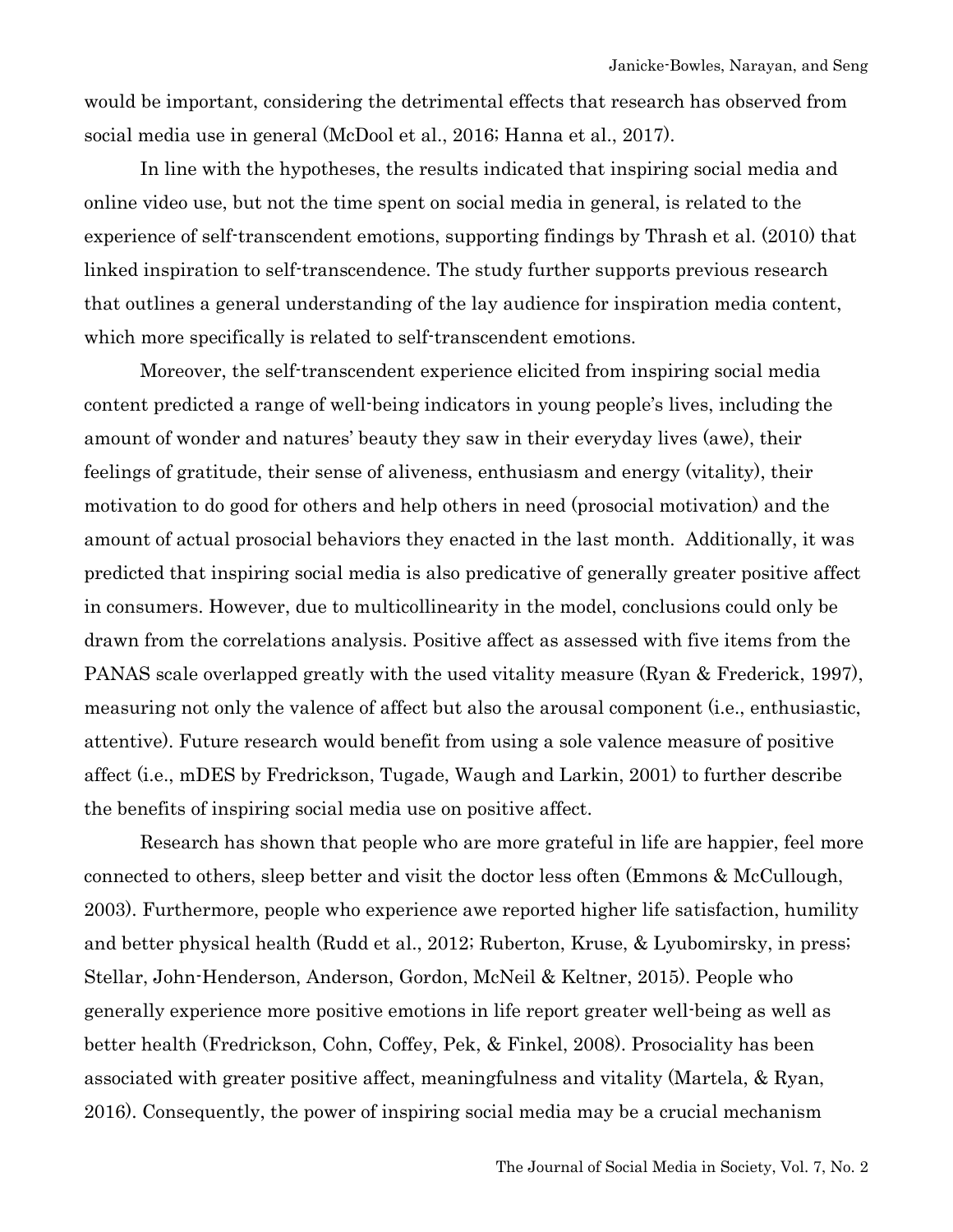through which the millennial generation can develop greater well-being that manifests mentally, physically as well as socially. Future studies may focus on the experimental exploration of using social media for inspiring reasons in specific, to investigate how purposeful exposure to content that elicits self-transcendent emotions predicts well-being from social media use in the long term.

In contrast to the hypothesis, and previous research (Janicke & Oliver, 2017; Oliver et al., 2015), the current study revealed no relationship between inspiring social media use or self-transcendent emotions and connectedness to friends, people in general, or humanity as a whole. One explanation for this result may be that the participants had to recall a specific inspiring social media content or online video, which might have been to unspecific to elicit any results of connectedness. Even though, cued recall of a media event is a common method used in media effects research (Janicke & Oliver, 2017; Oliver et al., 2012; Erickson et al., 2017) previous research that did find a relationship between inspiring media and connectedness experiences asked participants to recall a complete film or exposed them directly to a video. These methods may lend themselves to stronger subsequent effects due to a) the longer narrative format of a film that may enhance recall, as opposed to a short social media post that may also follow a different narrative format, or b) the emotional reactions elicited from direct media exposure as opposed to recall of such an event.

Additionally, the current study measured offline rather than online connectedness. Grieve and his colleagues (Grieve, Indian, Witteveen, Tolan & Marrington, 2013) found that Facebook use provides opportunities to develop and maintain connectedness online, but not necessarily offline. With the unique purpose of social media to interact online, inspirational content may only foster online relationships and not transcend the boundaries of the medium.

Another explanation is that generally research has shown that the use of social networking sites mainly increases contact with weak ties, rather than strong ties (Ellison, Steinfield, & Lampe, 2007). Consequently, our connectedness measure was not focusing on such ties and therefore yielded the nonsignificant results. Future studies are needed to substantiate these explanations.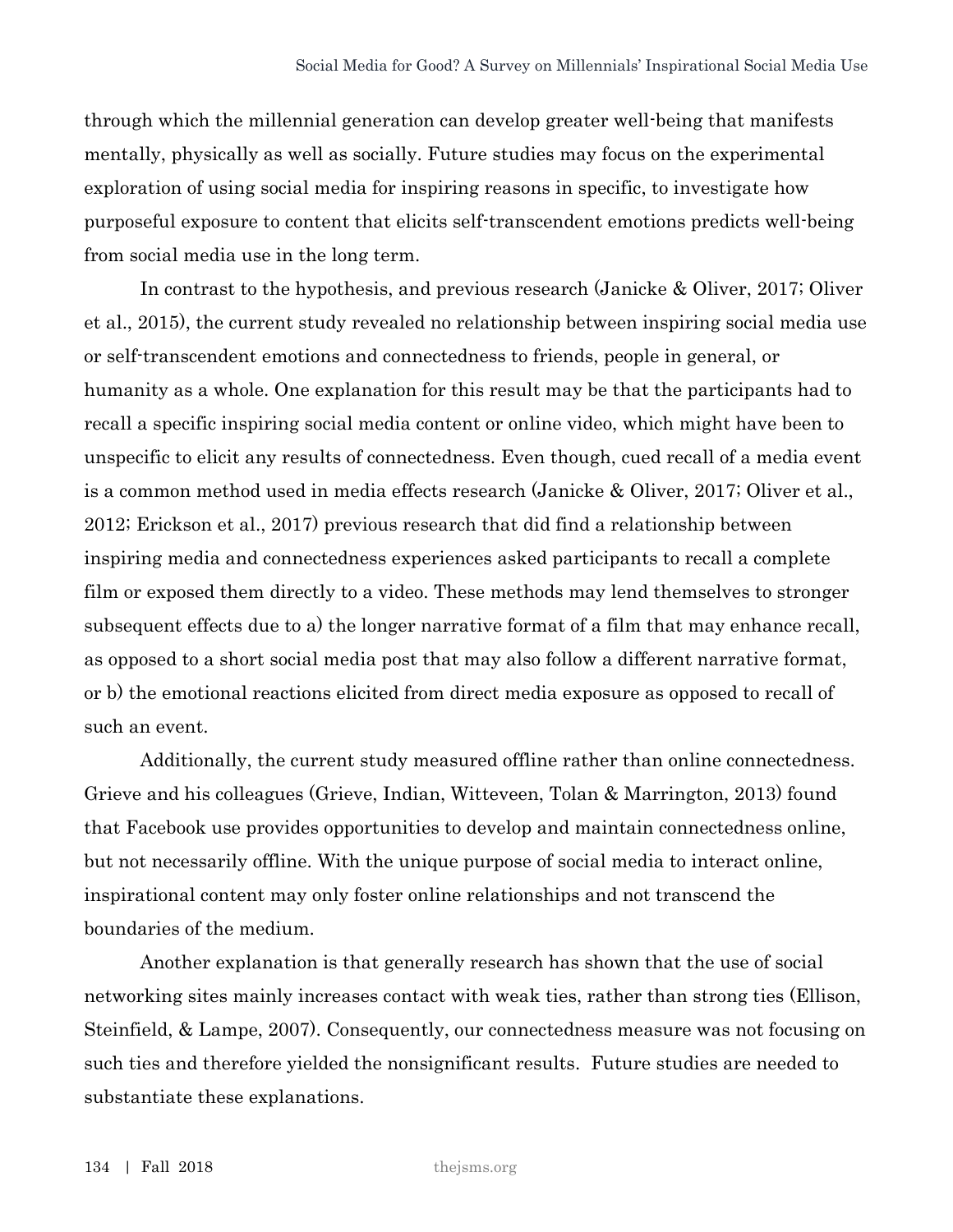#### Limitations and Future Research

Due to the novelty of our study to explore inspiring media in the context of social media, it comes with some limitations. First, the study did not capture any personality traits that could further impact the tendency to consume inspiring media content and consequently it's effects. For example, Oliver, Ferchaid, Raney, Janicke, and Dale (2017) found that empathy predicted exposure to inspiring videos for a sample of mid aged adults  $(M = 46$  years). Other research suggests that need for affect, need for cognition and spirituality, as well as several demographic variables are significant predictors of inspiring media exposure and inspiring media experiences (Raney et al., 2018; Oliver & Raney, 2011). Future research on a variety of predictor variables would be important to better understand the millennial audience that seeks out inspiring content and the potential differentiating effects that are due to those personality differences.

Second, the study only investigated a small subsample of the millennial generation from one university in one state of the U.S. More geographically diverse samples are needed to make generalizations about the millennial generation's uses and effects of inspiring social media on well-being.

Third, we want to point out that our results may be limited in their specificity when it comes to the role that social media versus online videos play in predicting well-being outcomes. Since participants indicated no difference in the frequency with which they experienced inspiration from social media or online videos, the two items were combined for the analysis. However, it may be that online videos, due to their particular vivid nature have a stronger effect on well-being then social media that is text based. Future studies are encouraged to investigate the effects of social media and online videos separately for well-being.

Fourth, due to the cross-sectional nature of the data, we cannot make any causal inferences about the relationship between inspiring social media use and well-being. In fact, well-being may also predict greater inspiring social media use. However, based on the broaden-and-build theory (Fredrickson, 2001) we would assume an upward spiral of positivity from self-transcendent emotions. That is, due to the outward focusing effect of self-transcendent emotions inherent in inspiring media content (see Oliver et al., 2018, for an overview), participants could develop greater well-being, and an orientation toward the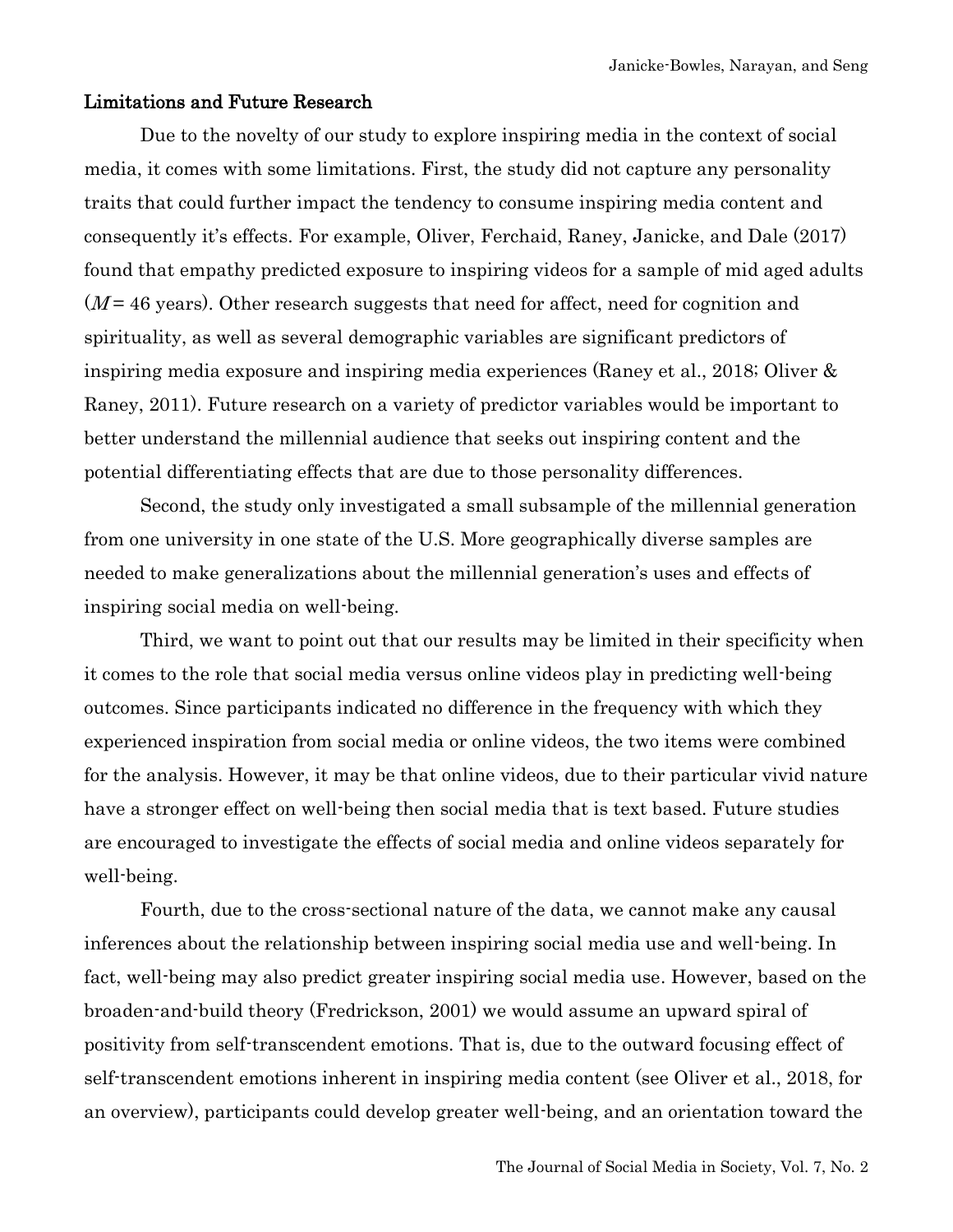good, which in turn may shape their selective perception to seek out inspiring social media in the future. An experimental or longitudinal design would help to explore the directionality of this relationship further.

## **CONCLUSION**

Future research in this area is important, considering the research that has shown various negative effects from social media exposure for the millennial generation (i.e, Kross et al., 2013; Tromholt, 2016; Woods & Scott, 2016). However, consumption of inspiring media content may counter those negative outcomes. As this study indicates, inspiring social media is not only heartwarming and positive in nature it is also energizing and fosters social good. Whereas some research already points toward the importance of empowering social media consumers to manage their social media consumption to elicit positive effects (i.e., abstain from social comparison, consume more image based social media, see also Yang, 2016; Pittman & Reich, 2016), the current study stresses the importance of the content consumed and potentially marketed to the millennial generation. Social media companies as well as content creators could benefit from fostering inspiring content to engage the millennial generation and increase their wellbeing.

### References

- Aknin, L.B., Dunn, E.W., & Norton, M.I. (2012). Happiness runs in a circular motion: Evidence for a positive feedback loop between prosocial spending and happiness. Journal of Happiness Studies, 13(2), 347-55. <https://doi.org/10.1007/s10902-011-9267-5>
- Algoe, S.B., & Haidt, J. (2009). Witnessing excellence in action: The 'other-praising' emotions of elevation, gratitude, and admiration. Journal of Positive Psychology, 4, 105-27. doi: [10.1080/17439760802650519](https://dx.doi.org/10.1080%2F17439760802650519)
- Aron, A., Aron, E.N., & Smollan, D. (1992). Inclusion of Other in the Self Scale and the structure of interpersonal closeness. Journal of Personality and Social Psychology, 63(4), 596-612. [http://dx.doi.org/10.1037/0022-3514.63.4.596](http://psycnet.apa.org/doi/10.1037/0022-3514.63.4.596)
- Bailey, E., & Wojdynski, B.W. (2014). Effects of "meaningful" entertainment on altruistic behavior: Investigating potential mediators. Journal of Broadcasting & Electronic Media, 59(4), 603-619.<http://dx.doi.org/10.1080/08838151.2015.1093484>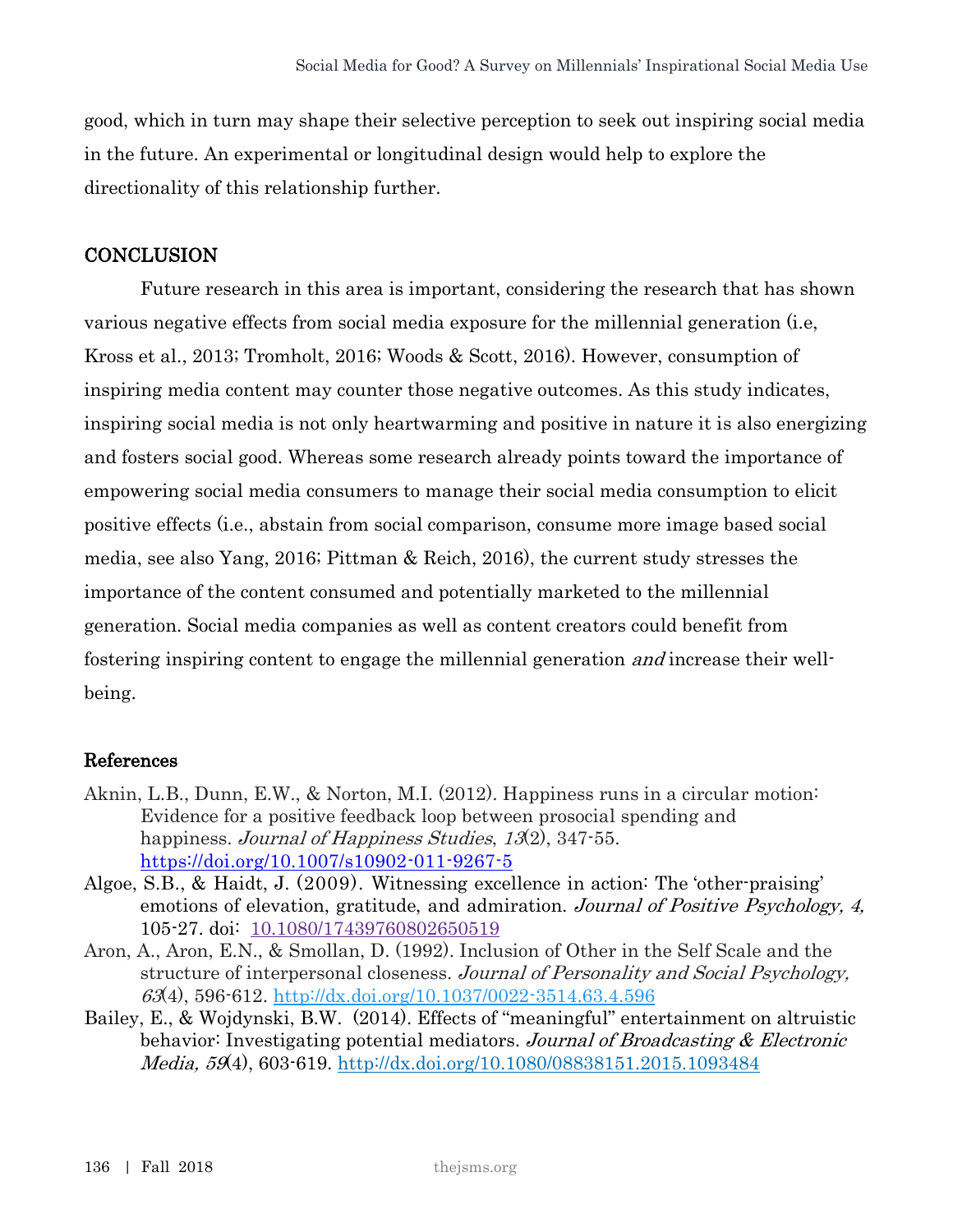- Buchanan, K.E., & Bardi, A. (2010). Acts of kindness and acts of novelty affect life satisfaction. The Journal of Social Psychology, 150(3), 235-237. DOI[:10.1080/00224540903365554](https://doi.org/10.1080/00224540903365554)
- Casey, S. (2017). 2016 Nielsen social media report. Social studies: A look at the social landscape. New York, NY: Nielsen. [http://www.nielsen.com/content/dam/corporate/us/en/reports-downloads/2017](http://www.nielsen.com/content/dam/corporate/us/en/reports-downloads/2017-reports/2016-nielsen-social-media-report.pdf) [reports/2016-nielsen-social-media-report.pdf](http://www.nielsen.com/content/dam/corporate/us/en/reports-downloads/2017-reports/2016-nielsen-social-media-report.pdf) (accessed Sept 4. 2017)
- Diessner, R., Iyer, R., Smith, M.M., & Haidt, J. (2013). Who engages with moral beauty? Journal of Moral Education, 42, 139-63. <http://dx.doi.org/10.1080/03057240.2013.785941>
- Ellison, N.B., Steinfield, C., & Lampe, C. (2007). The benefits of Facebook "friends:" Social capital and college students' use of online social network sites. Journal of Computer-Mediated Communication 12(4), 1143–1168.
- Emmons, R.A., & McCullough, M.E. (2003). Counting blessings versus burdens: An experimental investigation of gratitude and subjective wellbeing in daily life. Journal of Personality and Social Psychology, 84, 377–389. [http://dx.doi.org/10.1037/0022-514.84.2.377](http://dx.doi.org/10.1037/0022-3514.84.2.377)
- Erickson, T.M., McGuire, A.P., Scarsella, G.M., Crouch, T.A., Lewis, J.A., Eisenlohr, A.P., & Muresan, T.J. (2017). Viral videos and virtue: Moral elevation inductions shift affect and interpersonal goals in daily life. The Journal of Positive Psychology, advanced online publication. DOI: 10.1080/17439760.2017.1365163
- Fredrickson, B.L., Cohn, M.A., Coffey, K.A., Pek, J., & Finkel, S.M. (2008). Open hearts build lives: Positive emotions, induced through loving-kindness meditation, build consequential personal resources. Journal of Personality and Social Psychology, 95, 1045–1062. doi:10.1037/a0013262.
- Fredrickson, B.L., Tugade, M.M., Waugh, C.E., & Larkin, G. (2003). What good are positive emotions in crises? A prospective study of resilience and emotions following the terrorist attacks on the United States on September 11th, 2001. Journal of Personality and Social Psychology, 84, 365-376. <https://www.ncbi.nlm.nih.gov/pmc/articles/PMC2755263/>
- Fredrickson, B.L. (2001). The role of positive emotions in positive psychology: The broaden-and-build theory of positive emotions. American Psychologist, 56, 218-226.
- Grieve, R., Indian, M., Witteveen, K., Anne-Tolan, G., & Marrington, J. (2013). Face-toface or Facebook: Can social connectedness be derived online? Computers in Human Behavior, 29(3). 604-609. [https://doi.org/10.1016/j.chb.2012.11.017.](https://doi.org/10.1016/j.chb.2012.11.017) <https://www.ncbi.nlm.nih.gov/pmc/articles/PMC3122271/>
- Haidt, J., & Morris, J.P. (2009). Finding the self in self-transcendent emotions. Proceedings of the National Academy of Sciences, 106, 7687-7688. doi: 10.1073/pnas.0903076106
- Haidt, J. (2003) The moral emotions. In R.J. Davidson, K.R. Scherer & H. H. Goldsmith (Eds.), Handbook of Affective Sciences (pp. 852-870). Oxford, England: Oxford University Press.
- Hanna, E., Ward, L.M., Seabrook, R.C., Jerald, M., Reed, L., Giaccardi, S., & Lippman, J.R. (2017). Contributions of social comparison and self-objectification in mediating associations between Facebook use and emergent adults' psychological well-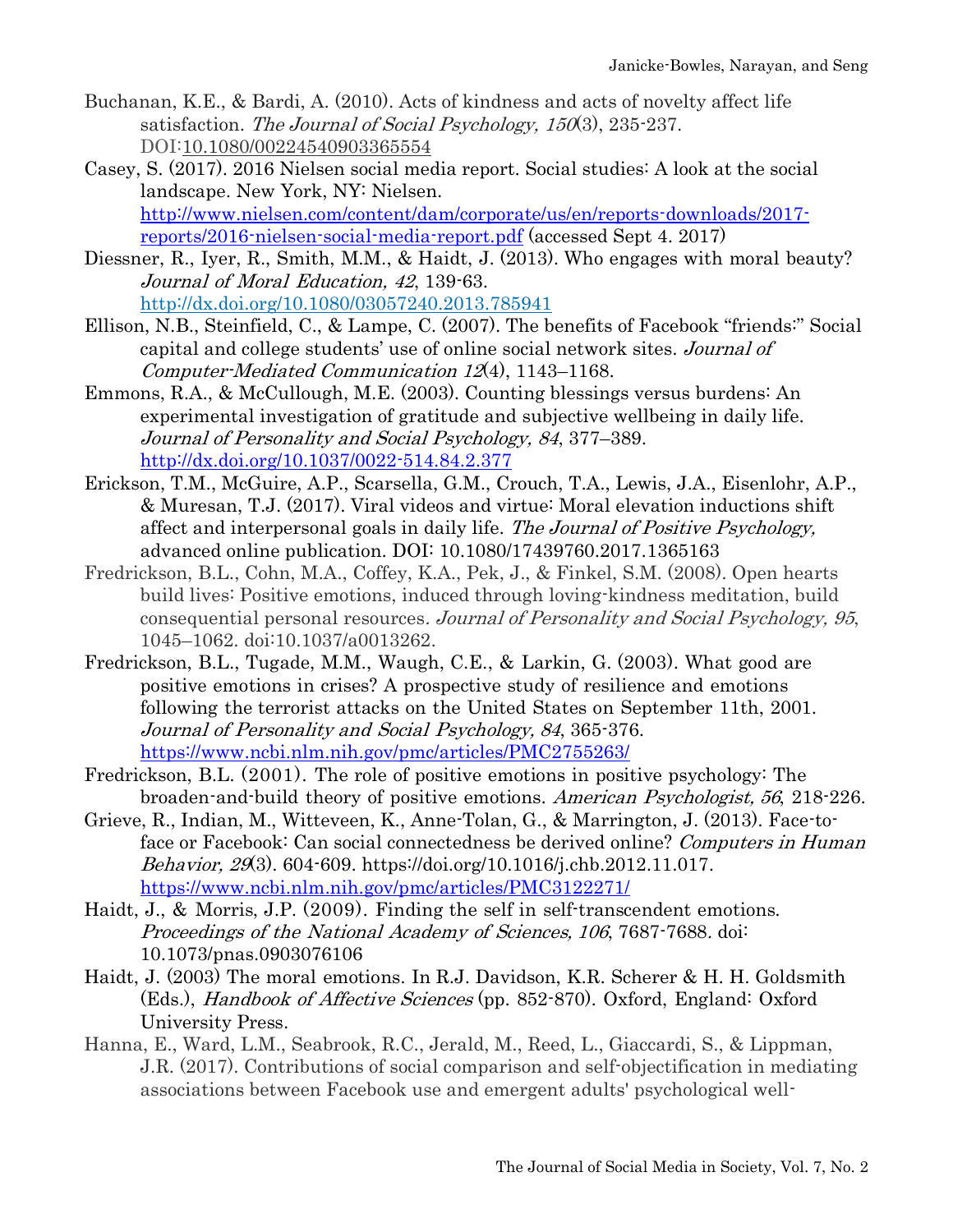being. Cyberpsychology, Behavior and Social Networking, <sup>20</sup>(3), 172-179. doi:10.1089/cyber.2016.0247

- Hu, L.T., & Bentler, P.M. (1999). Cutoff criteria for fit indexes in covariance structure analysis: Conventional criteria versus new alternatives. Structural Equation Modeling, 6, 1-55. doi: 10.1080/10705519909540118
- Janicke-Bowles, S.H., Raney, A.A., Oliver, M.B., Dale, K.R., Jones, R.P., Cox, D. (2018). Exploring the Spirit in U.S. Audiences: The Role of the Virtue of Transcendence in Inspiring Media Consumption. To be presented at the National Communication Association conference, Salt Lake City, Utah, 2018.
- Janicke, S.H., & Oliver, M.B. (2017). Meaningful films: The relationship between elevation, connectedness and compassionate love. Psychology of Popular Media  $Culture, 6(3), 274-289. <http://dx.doi.org/10.1037/ppm0000105>$
- Janicke, S.H., Raney, A.A., Dale, K.R., & Oliver, M.B. (2017). Exploring the distinct contribution of inspirational media content to happiness and well-being. Presented at the Annual World Congress of the International Positive Psychology Association, Montreal, Canada, July 2017.
- Janicke, S.H., Taylor, A., & Raney, A.A. (2016). Exploring viewer experiences with inspiring television shows and films. Presented at the annual meeting of the National Communication Association, Philadelphia, PA, November, 2016.
- Jose, P.E., Ryan, N., & Pryor J. (2012). Does social connectedness promote a greater sense of well-being in adolescence over time? Journal of Research on Adolescence, 22(2), 235-251. DOI: 10.1111/j.1532-7795.2012.00783.x
- Keltner, D., & Haidt, J. (2013). Approaching awe: A moral, spiritual, and aesthetic emotion. *Cognition & Emotion*, 17, 297-314. <http://dx.doi.org/10.1080/02699930302297>
- Kross, E., Verduyn, P., Demiralp, E., Park, J., Lee, D.S., Lin, N. …& Ybarra, O. (2013). Facebook use predicts declines in subjective well-being in young adults. PLoS ONE, 8(8), e69841.<https://doi.org/10.1371/journal.pone.0069841>
- Lin, L.Y., Sidani, J.E., Shensa, A., Radovic, A., Miller, E., Hoffman, B.L., … & Primack, B.A. (2016). Association between social media use and depression among U.S. young adults. Depression and Anxiety,  $33(4)$ ,  $323-331$ . doi:10.1002/da.22466
- Lup, K., Trub, L., & Rosenthal, L. (2015). Instagram #instasad?: Exploring associations among Instagram use, depressive symptoms, negative social comparison, and strangers followed. Cyberpsychology, Behavior and Social Networking, 18(5), 247- 252. doi:10.1089/cyber.2014.0560
- McCullough, M.E., Tsang, J.A., & Emmons, R.A. (2004). Gratitude in intermediate affective terrain: links of grateful moods to individual differences and daily emotional experience. Journal of Personality and Social Psychology, 86(2), 295-309. DOI: [10.1037/0022-3514.86.2.295](https://doi.org/10.1037/0022-3514.86.2.295)
- McDool, E., Powell, P., Roberts, J., & Taylor, K. (2016). Social media use and children's wellbeing. IZA Discussion Paper No. 10412; [https://papers.ssrn.com/sol3/papers.cfm?abstract\\_id=2886783](https://papers.ssrn.com/sol3/papers.cfm?abstract_id=2886783) (accessed May 4. 2017)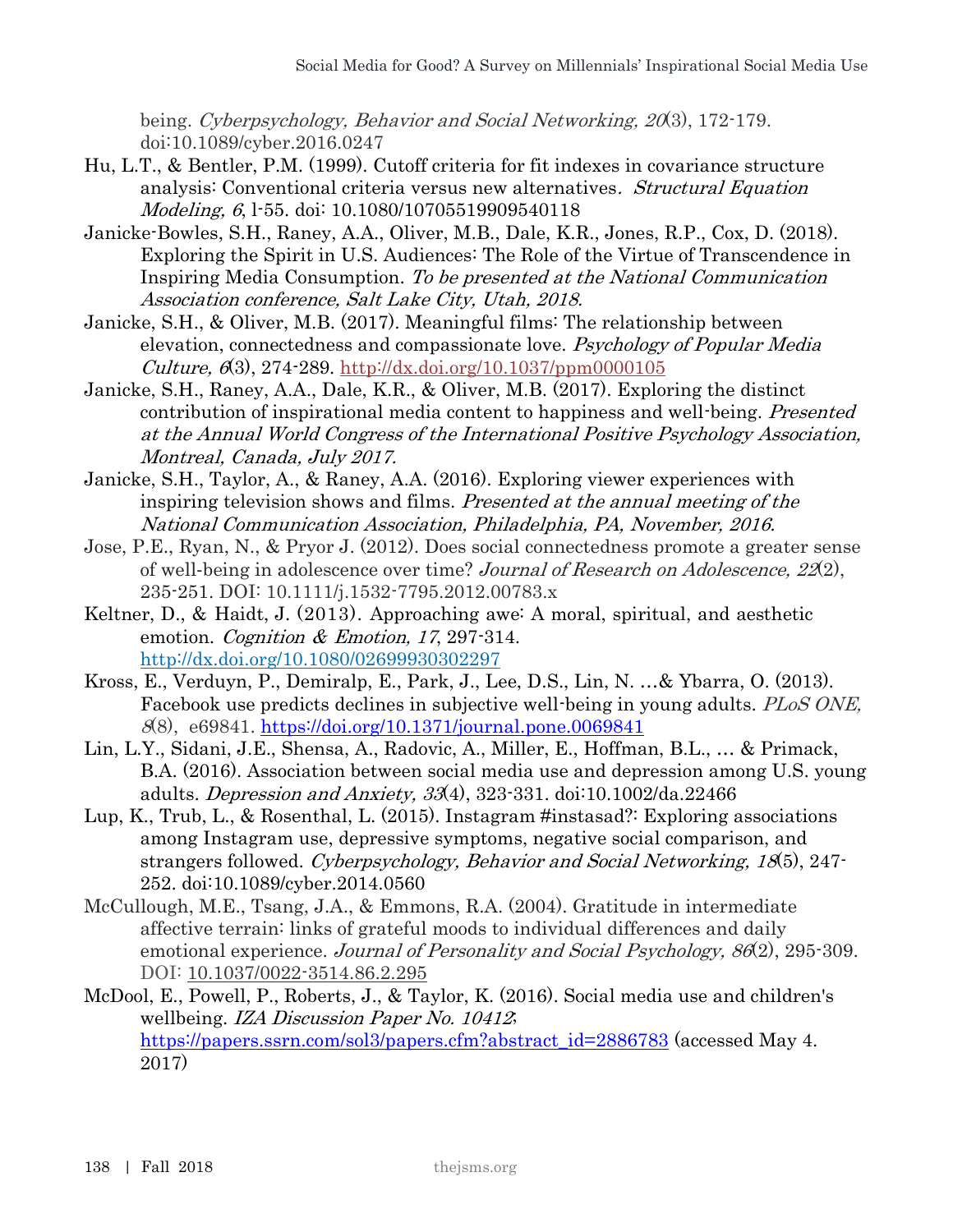- McFarland, S., Webb, M., & Brown, D. (2012). All humanity is my ingroup: A measure and studies of identification with all humanity. Journal of Personality and Social Psychology, 103(5), 830-853. DOI: [10.1037/a0028724](https://doi.org/10.1037/a0028724)
- Oliver, M.B., Raney, A.A., Slater, M., Appel, M., Hartmann, T., Bartsch …Das, H.H.J. (2018). Self-Transcendent Media Experiences: Taking Meaningful Media to a Higher Level. *Journal of Communication*, 68(2), 380-389. <https://doi.org/10.1093/joc/jqx020>
- Oliver, M.B., Ferchaud, A., Raney, A.A., Janicke, S.H., & Dale, K. (2017). Predictors of selection of inspiring media and the resultant prosocial outcomes. Presented at the annual National Communication Conference, Dallas, Texas, Nov. 2017.
- Oliver, M.B., Kim, K., Hoewe, J., Chung, M.Y., Ash, E., Wolley, J.K., & Shade, D.D. (2015). Media-induced elevation as a means of enhancing feelings of intergroup connectedness. Journal of Social Issues,  $71(1)$ ,  $106-122$ . doi: $0.1111/j$ osi.12099
- Oliver, M.B., Hartmann, T., & Woolley, J.K. (2012). Elevation in response to entertainment portrayals of moral virtue. Human Communication Research, 38, 360-378. DOI: 10.1111/j.1468-2958.2012.01427.x
- Oliver, M.B., & Raney, A. A. (2011). Entertainment as pleasurable and meaningful: Identifying hedonic and eudaimonic motivations for entertainment consumption. Journal of Communication, 61, 984-1004. DOI: 10.1111/j.1460-2466.2011.01585.x
- Perrin, A. (2015) Social media usage: 2005-2015. Washington, DC: Pew Research Center. <http://www.pewinternet.org/2015/10/08/social-networking-usage-2005-2015/> (accessed Sept. 5, 2017).
- Pittman, M., & Reich, B. (2016). Social media and loneliness: Why an Instagram picture may be worth more than a thousand Twitter words. Computers In Human Behavior, 62, 155-167. doi:10.1016/j.chb.2016.03.084
- Prade, C., & Saroglou, V. (2016). Awe's effects on generosity and helping. The Journal of Positive Psychology, 11(5), 522-530. <http://dx.doi.org/10.1080/17439760.2015.1127992>
- Raney, A. A., Janicke, S. H., Oliver, M. B., Dale, K. R., Jones, R. P., & Cox, D. (2018). Profiling the sources of and audiences for inspiring media content: A national survey. Mass Communication and Society, 21(3), 296-319. <https://doi.org/10.1080/15205436.2017.1413195>
- Ruberton, P.M., Kruse, E., Lyubomirsky, S. (in press). Boosting state humility via gratitude, self-affirmation, and awe: Theoretical and empirical perspectives. To appear in E. Worthington, D. Davis, & J. Hook (Eds.), Handbook of humility. New York: Routledge.
- Rudd, M., Vohs, K.D., & Aaker, J. (2012). Awe expands people's perception of time, alters decision making, and enhances well-being. *Psychological Science*, 23, 1130 –1136. http:// dx.doi.org/10.1177/0956797612438731
- Rushton, J.P., Chrisjohn, R.D., & Fekken, G.C. (1981). The altruistic personality and the self-report altruism scale. *Personality and Individual Differences*, 2(4), 293-302.
- Ryan, R.M., & Frederick, C. (1997). On energy, personality, and health: Subjective vitality as a dynamic reflection of well-being. Journal of Personality, 65(3), 529-565. <https://www.ncbi.nlm.nih.gov/pubmed/9327588>
- Schnall, S., Roper, J., & Fessler, D.M.T. (2010). Elevation leads to altruistic behavior. Psychological Science, 21, 315-320. DOI: 10.1177/0956797609359882